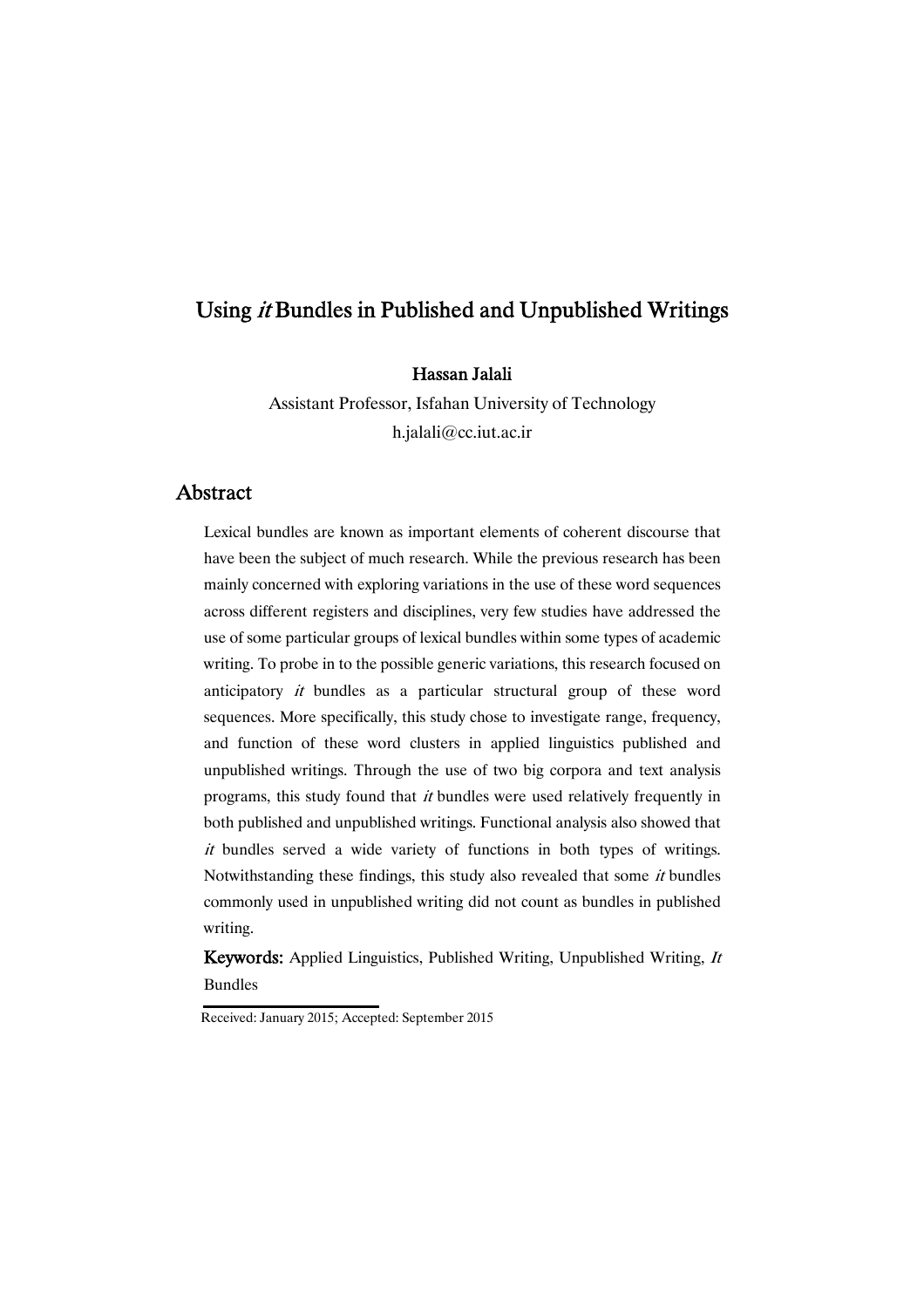## 1.Introduction

Lexical bundles, also known as clusters and chunks (Hyland, 2008a, 2008b), were first introduced and defined by Biber, Johansson, Leech, Conrad, and Finegan (1999). They defined lexical bundles as "recurrent expressions, regardless of their idiomaticity, and regardless of their structural status" (p. 990). More importantly, they referred to frequency as the defining characteristic of bundles; to put it more succinctly, in order for a word combination (e.g., on the other hand, at the same time, it is necessary to, etc.) to count as a bundle, it must occur at least twenty times in a corpus made of one million words with the additional requirement that this rate of occurrence be realized in at least five different texts to guard against idiosyncratic and repetitive uses. Lexical bundles are identified on the basis of frequency and breadth of use (Cortes, 2002, 2004). Fixedness in form (e.g., on the basis of not \*on a basis of) and non-idiomatic meaning are other properties of bundles that must be noted. Among other registers, lexical bundles have been found to be an important part of academic discourse too (Biber et al., 1999).

Such word sequences have been classified structurally (Biber et al., 1999; Biber, Conrad, & Cortes, 2004; Biber, 2006; Jalali, EslamiRasekh & TavangarRizi., 2008, 2009) as well as functionally (Cortes, 2002, 2006; Biber & Barbieri, 2007; Hyland, 2008a, 2008b; Jalali, 2009, 2013; Jalali & Ghayoumi., 2010).These word clusters can serve a wide range of discursive functions such as organization of discourse, expression of stance, and reference to textual or external entities (Biber & Barbieri, 2007; Jalali, 2013). Some studies conducted in this regard are briefly reviewed here.

Since 1999, a number of studies have been specifically launched to explore possible differences and\or similarities in the use of bundles between a few disciplinary fields (Cortes, 2002, 2004; Hyland, 2008a, 2008b), registers, such as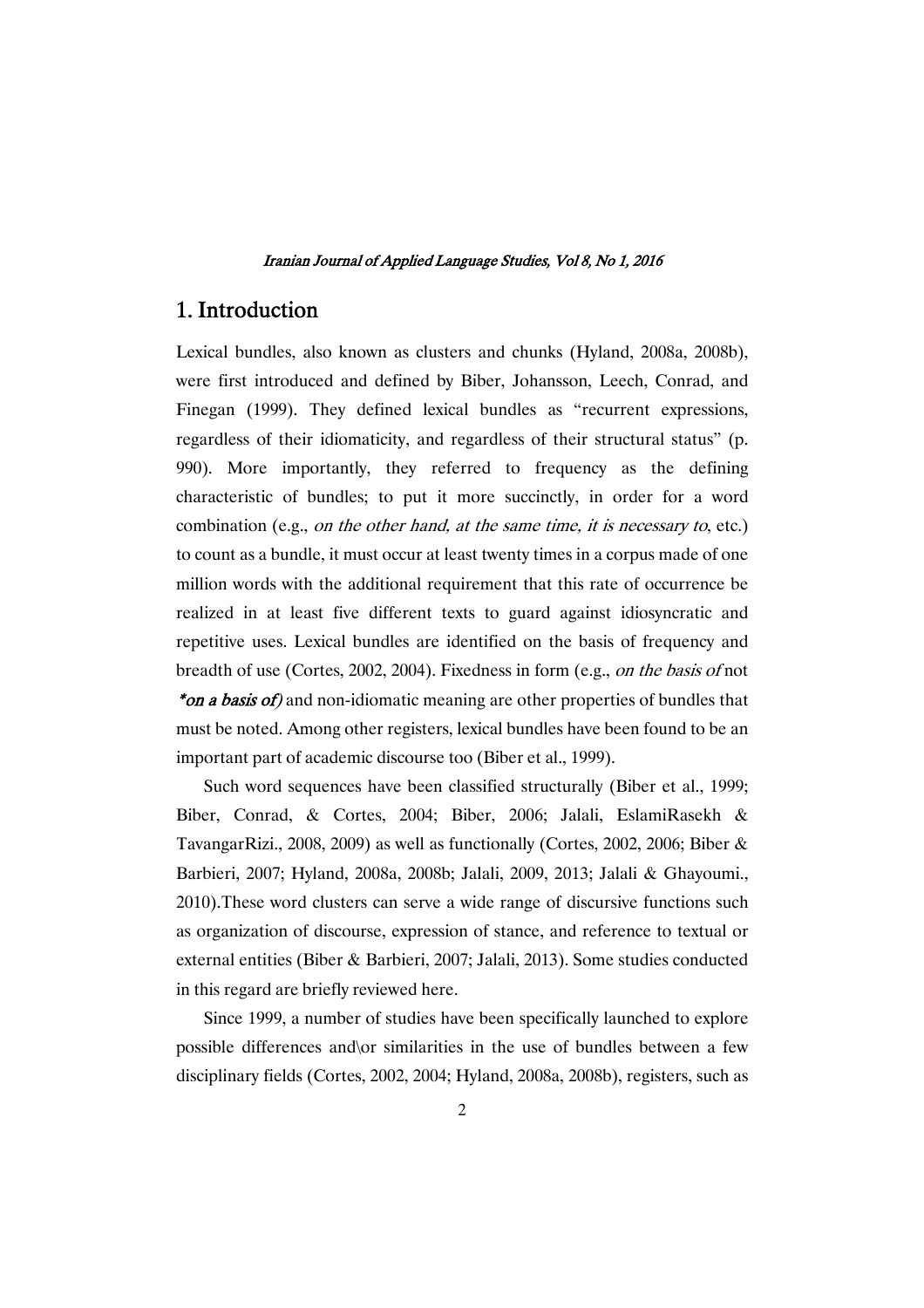conversation, fiction, news, academic prose, classroom teaching and nonconversational speech (Biber et al., 1999; Biber et al., 2004, Biber & Barbieri, 2007), genres (Hyland, 2008b; Jalali, 2013), and different degrees of writing expertise (Cortes, 2002, 2004; Jalali, 2009; Jalali et al., 2008, 2009).

Overall, these studies have indicated that lexical bundles are strong discipline, genre, and register discriminators. This means that apart from some overlaps, each discipline, genre, or register draws on its own set of bundles to organize its discourse, express stance, and refer to different parts of the evolving text or elements outside the text. The findings have also highlighted that many lexical bundles favored by experts in given disciplinary areas may not be used by novices, who could be students or developing writers with varying degrees of language proficiency and disciplinary expertise.

Interestingly, there is also usually a correlation between the structural type of bundles and the function they serve in the discourse (Biber et al., 2004); for example, it bundles (e.g., it should be noted, it can be seen), the subject of the present study, are usually used to act as metadiscourse elements (Hyland, 2000, 2008a, 2008b) or expressions of stance (Biber, 2006). Biber et al (1999) show that *it* clauses followed by either to (as in *it is important to note that this* relationship may always be true) or that (as in it is clear that this policy is unlikely to lead to fruitful results) are common in academic writing and their relatively frequent presence has been substantiated in a range of academic genres (Hewings & Hewings, 2002).

The study of this structural group of lexical bundles can be important for two reasons. First of all, there is some evidence suggesting that for many nonnatives, this structure can pose serious degrees of difficulty mostly because of the absence of an it structure in some languages (Jacobs, 1995, Hewings and Hewings, 2002). Second, if we could recognize the importance of this structure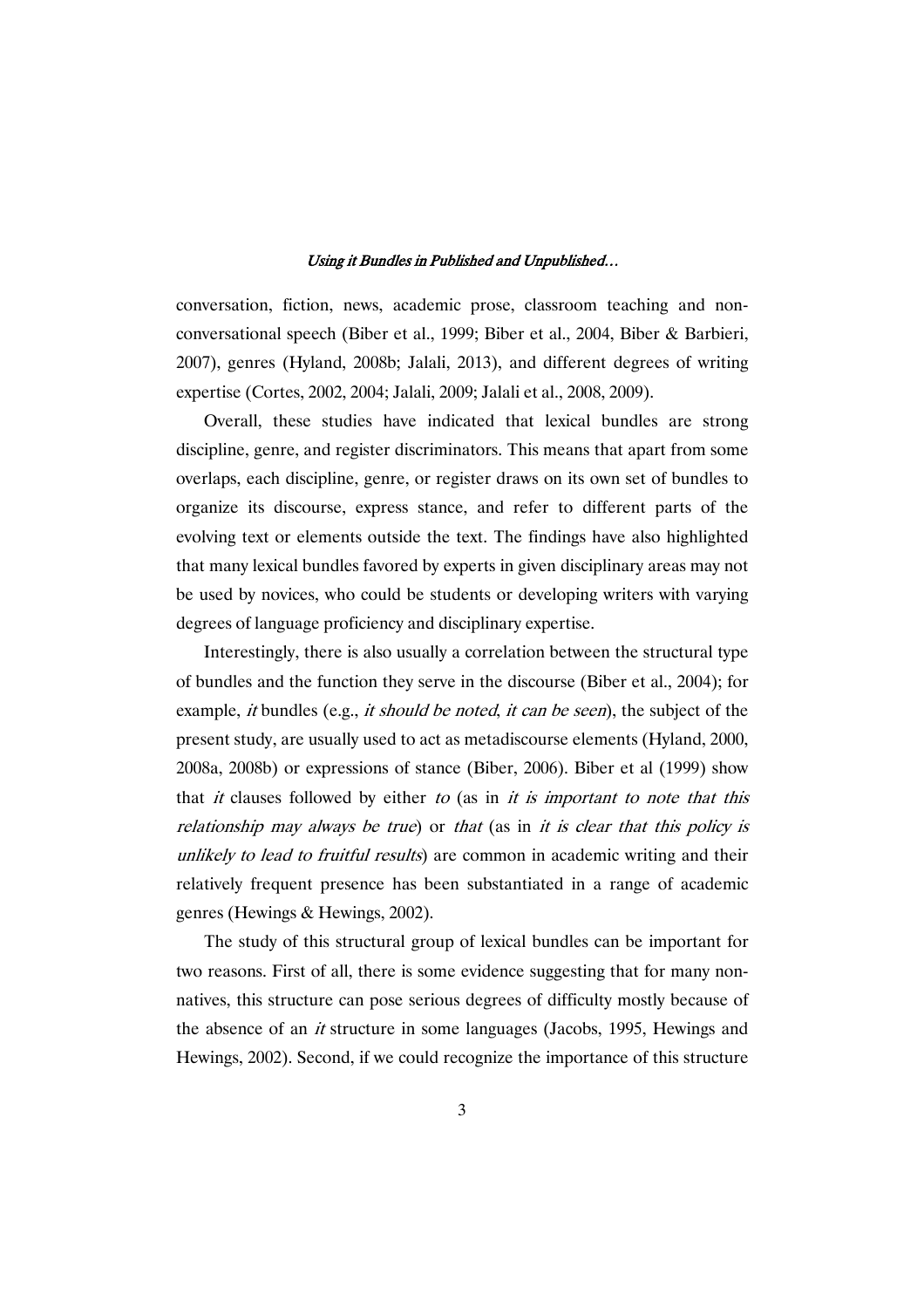as a metadiscursive element or a stance expression, it would be important to identify the range of interpersonal meanings conveyed by such word clusters. It is now axiomatic that such  $it$  clauses or bundles are usually good means by which writers can express their opinions, evaluate the subject matter, and engage with readers (Hewings & Hewings, 2002).

According to Hewings and Hewings (2002), as explained in more detail in the methodology section, clauses with *it bundles* can have four metadiscoursal or interpersonal roles: hedges (showing speaker or writer's tentativeness and uncertainty about the following proposition), attitude markers (expressing writer's attitude toward the content), emphatics (stressing writer's certainty about the force, and the credibility of the propositional meaning), and attribution (convincing the reader through a general or specific reference). The review of the literature showed that very few studies have focused on the use of it bundles within some key genres of academy (see Hewings & Hewings, 2002; Hyland, 2008a). Especially important is the scarcity of studies that would address specific phraseological practices in different disciplinary areas to describe and explain possible differences and/or similarities between experts and novices in their use of these word combinations in their respective highstakes genres.

The purpose of this study was to compare the use of one structural class of bundles in published and unpublished writings of one disciplinary area of applied linguistics through the use of two corpora representing these two types of academic writing. The assumption was that exploring possible variations in the use of such word combinations across these two categories of writings could contribute to a better understanding of phraseological preferences and practices in different discourse communities. This is especially important since lexical bundles are building blocks of coherent discourse with important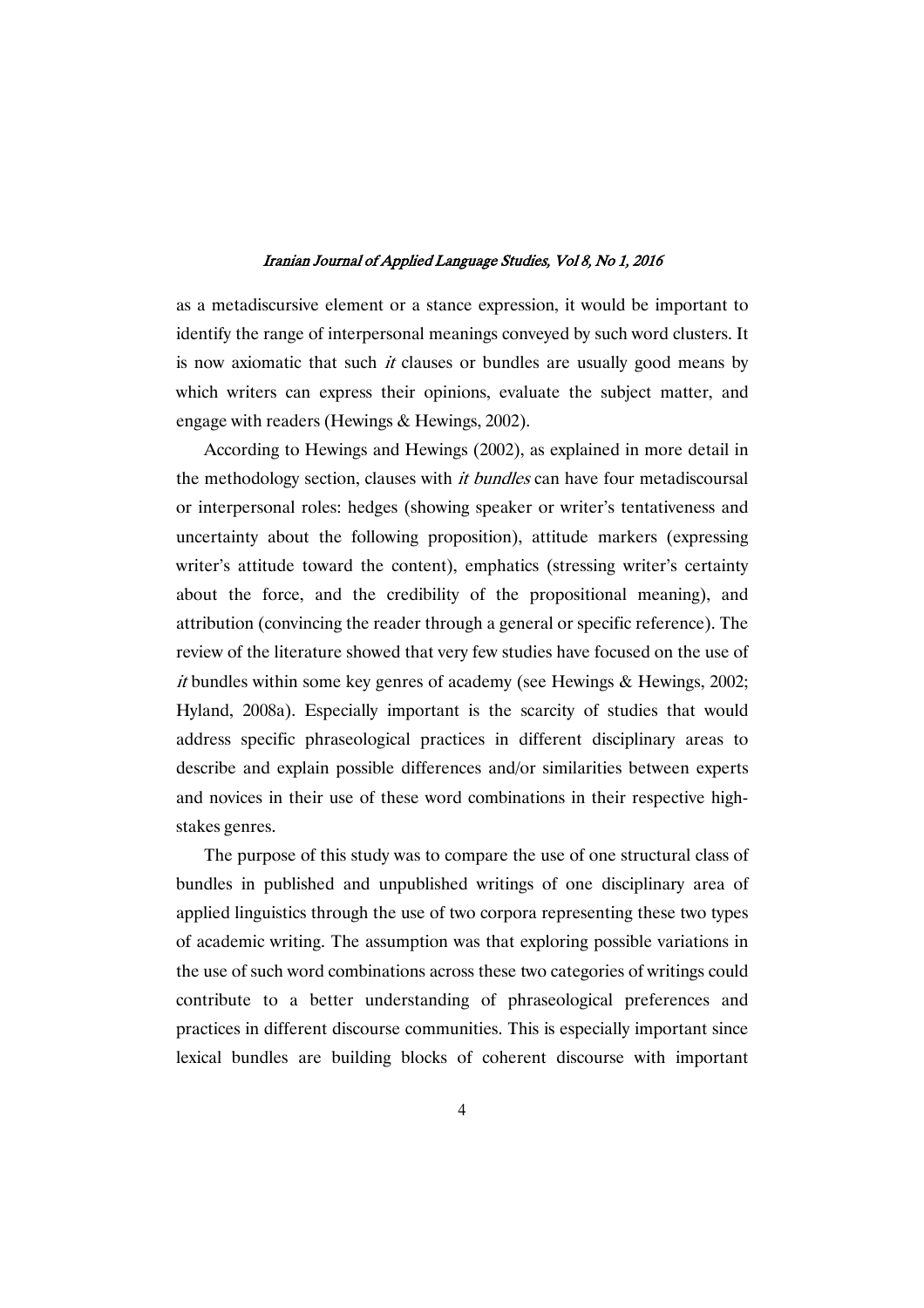functions and the previous research (e.g., Cortes.2006) shows that an important feature of proficient writing is the appropriate use of these sequences. So comparing published and unpublished wiring can shed some light on these practices and show whether there are differences between published and unpublished writers with regard to the use of these bundles.

More specifically, the study probed the use of *it* bundles in two groups of applied linguistics academic writing: research articles, representing published writing, and postgraduate theses, as written by students at master's and doctoral levels, reflecting unpublished writing. Accordingly, two corpora of published and unpublished writings in applied linguistics were used in this study to find whether these two types of writing in one single disciplinary area are similar or different from each other in terms of their use of it bundles. At the same time, comparing the two types of writing could show the extent to which postgraduate students' use of  $it$  bundles is similar to or different from that of published writers. The results are likely to shed some light on the possible patterns of bundles choices among publsihed and unpublsihed writers.

# 2. The Study

## 2.1. Research Ouestions

This study, therefore, addressed the following questions:

- 1. What are the most frequent four-word  $it$  lexical bundles in applied linguistics published articles and unpublished writings?
- 2. Is there any similarity or difference in the range, frequency, and function of  $it$ lexical bundles in published and unpublished writings?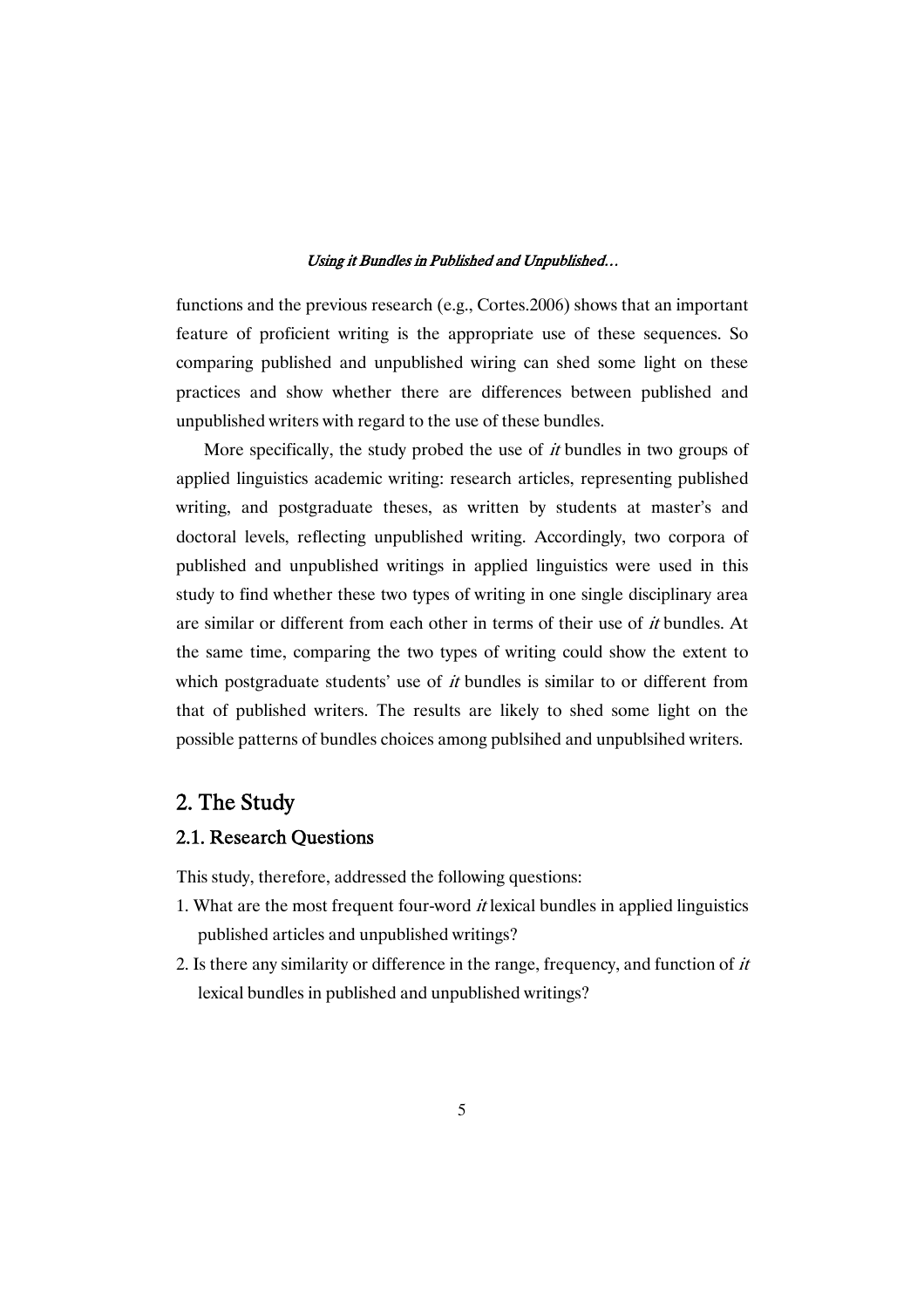## 2.2.Corpora

Two corpora were used in this study. The first corpus included published writing in the discipline of applied linguistics, and the second one represented students' unpublished writing at the postgraduate level. More specifically, the first corpus consisted of research articles published in some applied linguistic prestigious journals while the second one comprised master theses and doctoral dissertations written by some EFL students in the discipline of applied linguistics. Each of these corpora is further described in more details below.

The first corpus had been originally prepared by Jalali (2009) for his study on variations in the use of lexical bundles within a single discipline: applied linguistics. The basis for selection of journal articles was mostly previous corpus-based studies done on the scientific discipline of applied linguistics, the advice given by experts in the field, and the prior research done on applied linguistics published literature (e.g., Hyland, 2008a, 2008b). Table 1 describes the journals, the numbers of texts, and the number of words in this corpus. All these journals had some relevance to English language education. The authors of these articles were native or nonnative speakers of English who could be regarded as expert writers in the field given their publication in these high-rank prestigious journals. The second corpus, also collected by Jalali (2009), was made of master theses and doctoral dissertations written by some postgraduate EFL students (L1 Persian) in the field of English language teaching to represent postgraduate unpublished writing.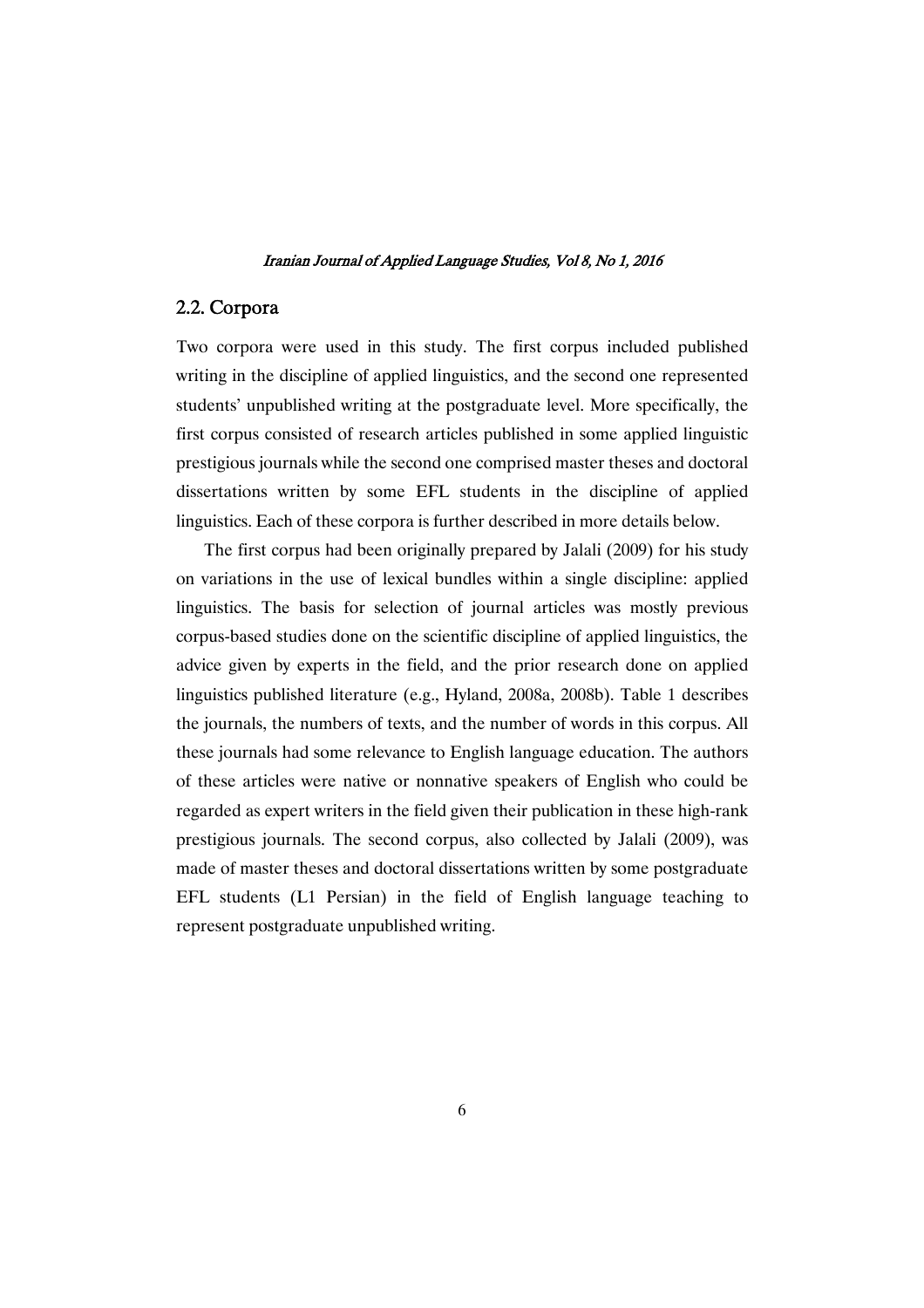| Journal                              | No of texts | No of words |
|--------------------------------------|-------------|-------------|
| <b>Applied Linguistics</b>           | 29          | 240212      |
| English Language Teaching            | 45          | 151506      |
| <b>English for Specific Purposes</b> | 37          | 250576      |
| <b>English for Academic Purposes</b> | 20          | 125236      |
| Second Language Writing              | 14          | 108663      |
| Linguistics and Education            | 11          | 94614       |
| System Journal                       | 45          | 247156      |
| Total                                | 201         | 1217963     |

Table 1. Published Writing Corpus Word Count

Table 2. Unpublished Writing Corpus Word Count

| Students' genres       | Number of texts | Number of words |
|------------------------|-----------------|-----------------|
| Master theses          | 22              | 441033          |
| Doctoral dissertations | 12.             | 476922          |
| Total                  | 34              | 917955          |

## 2.3. Data Analysis Tools

### 2.3.1. Computer Programs

Two computer programs were used in this study: Antconc3.2.1w (Anthony, 2007), and Wordsmith (Scott, 2008). The former was used for the identification of lexical bundles and concordance while the latter was only used to find the number of texts within which each bundle had been used. These two are described more below.

Antconc3.2.1.w is a free concordance program designed and developed by Anthony (2007)(seeFig.1). This study used it to identify "it" bundles and find their frequency. It has useful tools such as concordance, concordance plot, file view, N-grams, collocates, word list, and keyword list that are used to analyze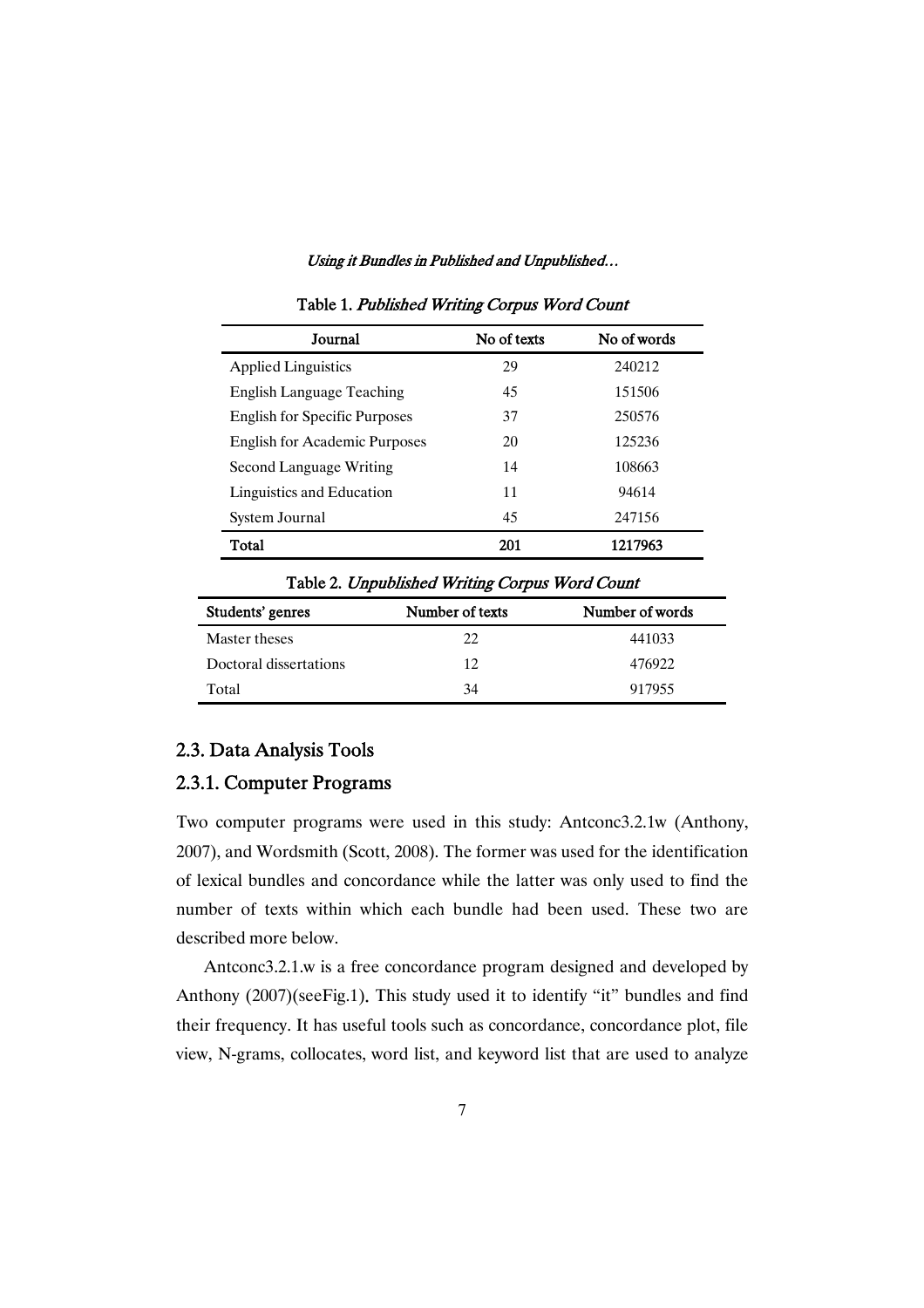the text. The concordancer also makes it possible to see each of the clusters in actual textual context within which it has originally been used.

Among all these tools, there is one by which it is possible to identify word combinations, clusters, or lexical bundles of different lengths and frequencies in small or large corpora. All lexical bundles in corpora of different sizes with their actual frequencies are found and displayed by inserting a set of commonly key words with which the bundles collocate such as prepositions (e.g., at, of, on, etc), modals (e.g., can, should, could, may, etc), etc, and deciding on the minimum optimal frequency (e.g., twenty in a corpus of one million words); then the required number of words in clusters (i.e., three, four, five, or six) is specified. As Antconc3.2.1.w could not count and display the number of different texts, WordSmith tools5 (Scott, 2007) was applied for the identification of lexical bundles. This program is similar in many ways to Antconc3.2.1.w, but it can display the number of texts in which bundles have been used. This is very important because in order for a cluster to count as a bundle, it must be used by a number of writers in different texts to guard repetitive uses by the same writer in the same text. So when all candidate lexical bundles were identified by the first computer program, each of them was again searched on Wordsmith tools 5 to find the number of texts in which they had been used. Only those four- word combinations could count as lexical bundles that had been used ten times and in at least five different texts no matter how frequent they were (Biber et al., 1999). It must be noted that like some other studies (e.g., Hyland, 2008s; Cortes, 2004), four-word lexical bundles were of interest in this study as they are more frequent than five or six-word bundles and at the same time, serve more diverse functions than three-word bundles.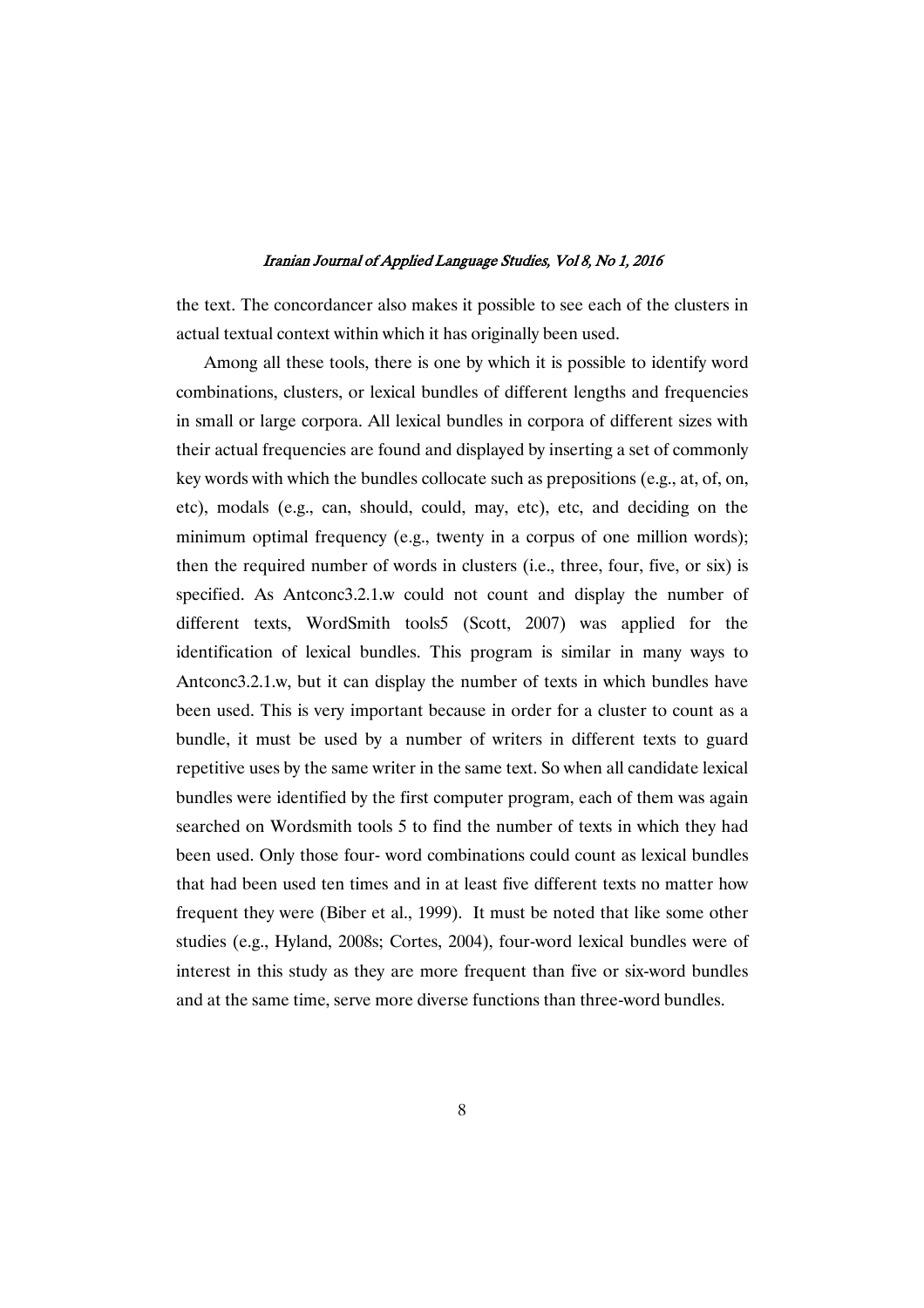| AntConc 3.2.1w (Windows) 2007               |                             |                  |                                              |                                                  |                     |
|---------------------------------------------|-----------------------------|------------------|----------------------------------------------|--------------------------------------------------|---------------------|
| File Global Settings Tool Preferences About |                             |                  |                                              |                                                  |                     |
| <b>Corpus Files</b>                         | Concordance                 | Concordance Plot |                                              | File View   Clusters   Collocates  <br>Word List | <b>Keyword List</b> |
|                                             | Freq<br>Rank                | Cluster          |                                              |                                                  |                     |
|                                             |                             |                  |                                              |                                                  |                     |
|                                             |                             |                  |                                              |                                                  |                     |
|                                             |                             |                  |                                              |                                                  |                     |
|                                             |                             |                  |                                              |                                                  |                     |
|                                             |                             |                  |                                              |                                                  |                     |
|                                             |                             |                  | Search Term V Words   Case   Regex   N-Grams | <b>Cluster Size</b>                              |                     |
|                                             | Ιt                          |                  | 싂<br>Advanced                                | $\frac{1}{2}$ Max. Size 4<br>Min. Size 4         | ₽                   |
| Total No.<br>0<br><b>Files Processed</b>    | Start<br>Stop               | Sort             | Sort by                                      | Min. Cluster Frequency                           |                     |
| Reset                                       | <b>Search Term Position</b> |                  | Sort by Freq<br>L                            | $\boxed{10 \frac{1}{2}}$                         | Save Window         |
|                                             | $\Box$ On Left              | $\Box$ On Right  | Invert Order                                 |                                                  | Exit                |

Figure1. Tools of Antconc3.2.1.

# 2.3.2. Functional Analysis of Bundles

The focus of this study was on four-word bundles because previous research has shown that they are far more common than five-word strings and offer a clearer range of structures and functions than three-word bundles. Bundles are essentially extended collocations defined by their frequency of occurrence and breadth of use, but the actual frequency cut offs are somewhat arbitrary. This study took a conservative approach by setting a minimum frequency of 10 times per million words and an occurrence in at least 10% of texts, i.e., word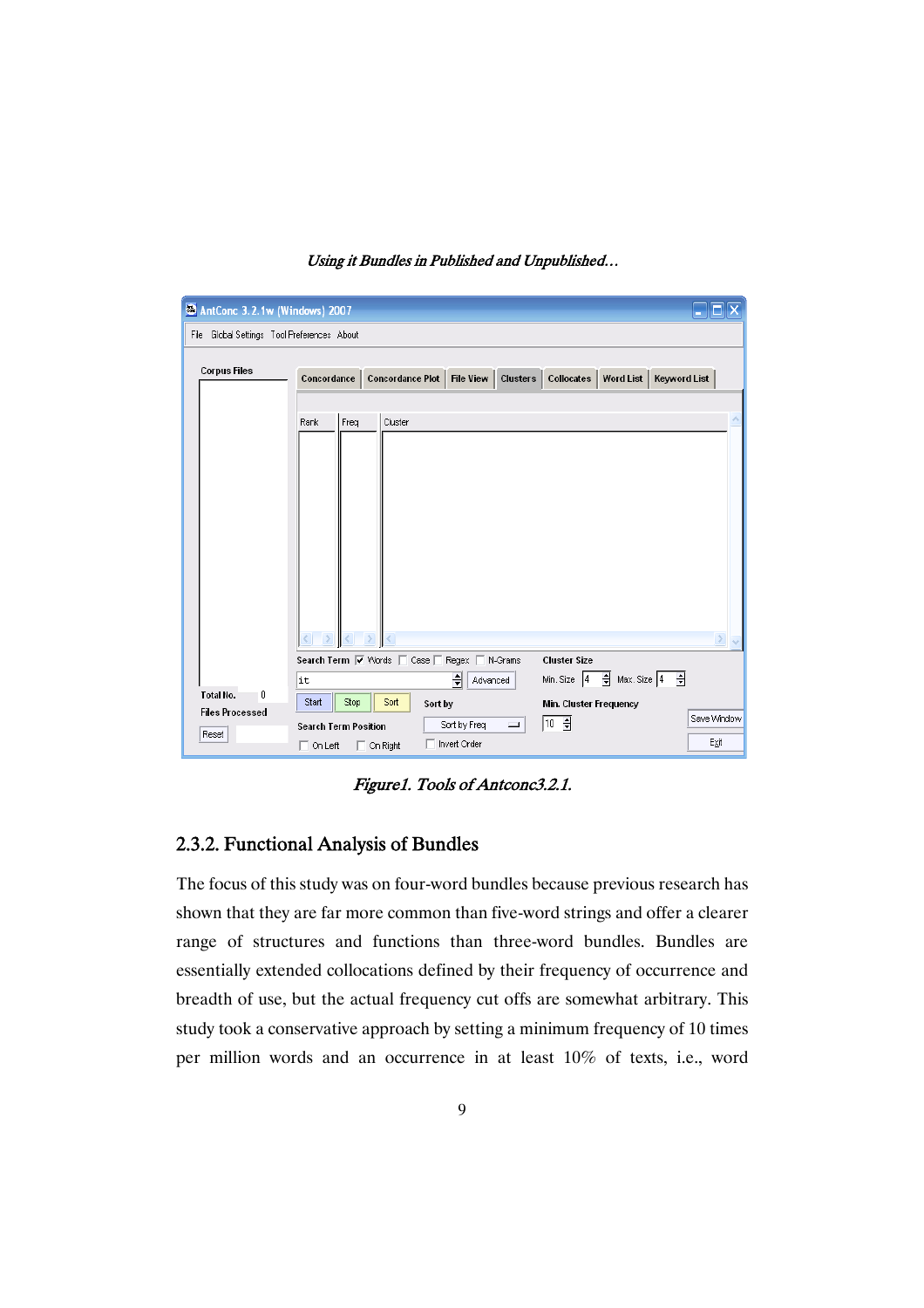combinations had to appear in five or more texts to be regarded as bundles. These specifications were according to the extensive research carried out by Biber et al. (1999).

The data was analyzed in three steps. First, all *it* bundles were identified in the two corpora along with their actual frequencies and the number of texts in which they had been used. Second, by using a functional typology of  $it$ -clauses developed by Hewings and Hewings (2002) (see table 3) and the AntConc 3.2.1 concordance (Anthony, 2007) and Wordsmith tool5 (Scott, 2008) for doing the quantitative analysis of bundles, an attempt was made to probe the context in which bundles had been used to decide on the most predominant functions. This was done by two raters to ensure the accuracy of classification. In the third stage, the results were compared to find whether applied linguistics published and unpublished writings were different from/or similar to each other in terms of range, frequency, and function of anticipatory it bundles. While there are already some functional classifications of lexical bundles (e.g., Cortes, 2002; Biber et al., 2004; Hyland, 2008a, 2008b), Hewings and Hewings' functional taxonomy of *it*-clauses (2002) was used in this study since it specifically dealt with the interpersonal functions of this structural group. These categories were described in the introduction section.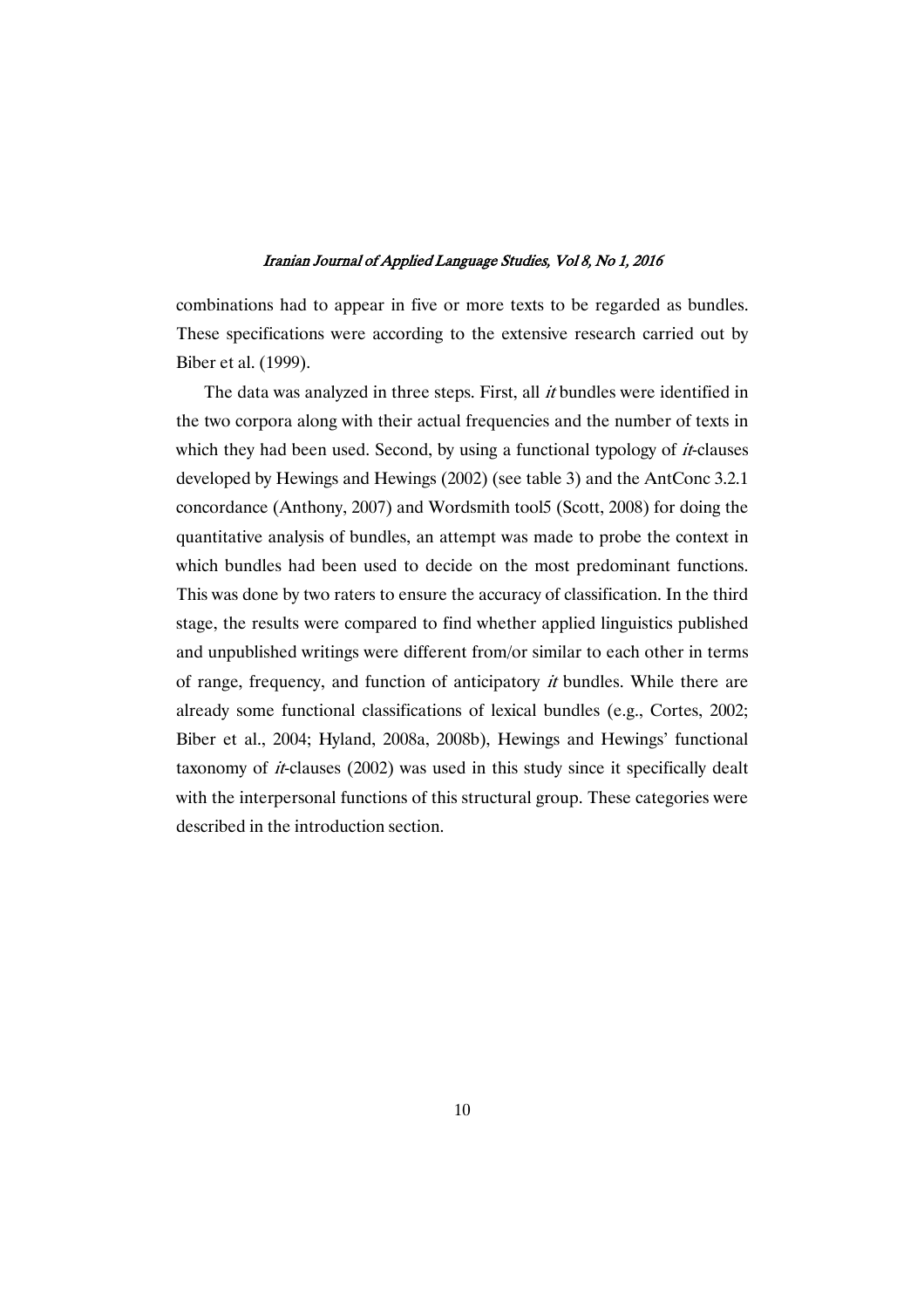| Interpersonal      | subcategories                         | Realization                               |  |
|--------------------|---------------------------------------|-------------------------------------------|--|
| functions          |                                       |                                           |  |
| It-clauses of      |                                       |                                           |  |
| 1 hedges           | 1a likelihood/possibility/certainty;  | likely,<br>it<br><b>It</b><br>is<br>seems |  |
|                    | importance/value/necessity etc.       | improbable,<br>it<br>would                |  |
|                    | 1b what a writer thinks/assumes to    | certainly appear, it could be             |  |
|                    | be//will be/ was the case             | argued, it was felt                       |  |
| 2 attitude markers | 2a the writer feels that something is | It is of interest to note; it is          |  |
|                    | worthy of note                        | worth pointing out; it is                 |  |
|                    | 2b the writers evaluation             | noteworthy; it is important               |  |
| 3 emphatics        | 3a the writer indicates that a        | It follows; it is evident; it is          |  |
|                    | conclusion/deduction<br>should<br>be  | apparent                                  |  |
|                    | reached; that a proposition is true   | It is important to stress; it             |  |
|                    | 3b the writer strongly draws the      | should be noted; it must be               |  |
|                    | reader's attention to a point         | recognized                                |  |
|                    | 3c the writer expresses a strong      | It is clear; it is impossible; it         |  |
|                    | conviction of what is possible/       | is safe to assume                         |  |
|                    | important/necessary, etc.             |                                           |  |
| 4 attribution      | 4a specific attribution (with a       | It has been proposed                      |  |
|                    | reference to the literature)          | $(+$ reference)                           |  |
|                    | 4b general attribution (no            | It is estimated                           |  |
|                    | referencing)                          | (+ no reference)                          |  |

Table 3. Interpersonal Functions of It Clauses (Hewings & Hewings, 2002, P.372)

# 3.Results

# 3.1. Lexical Bundles in Applied Linguistics Published Writing

Table 4 shows it bundles in the corpus of published writing along with the frequency and the number of texts in which they have been used. A total of seventeen different *it*-bundles were drawn from this corpus. The overall use of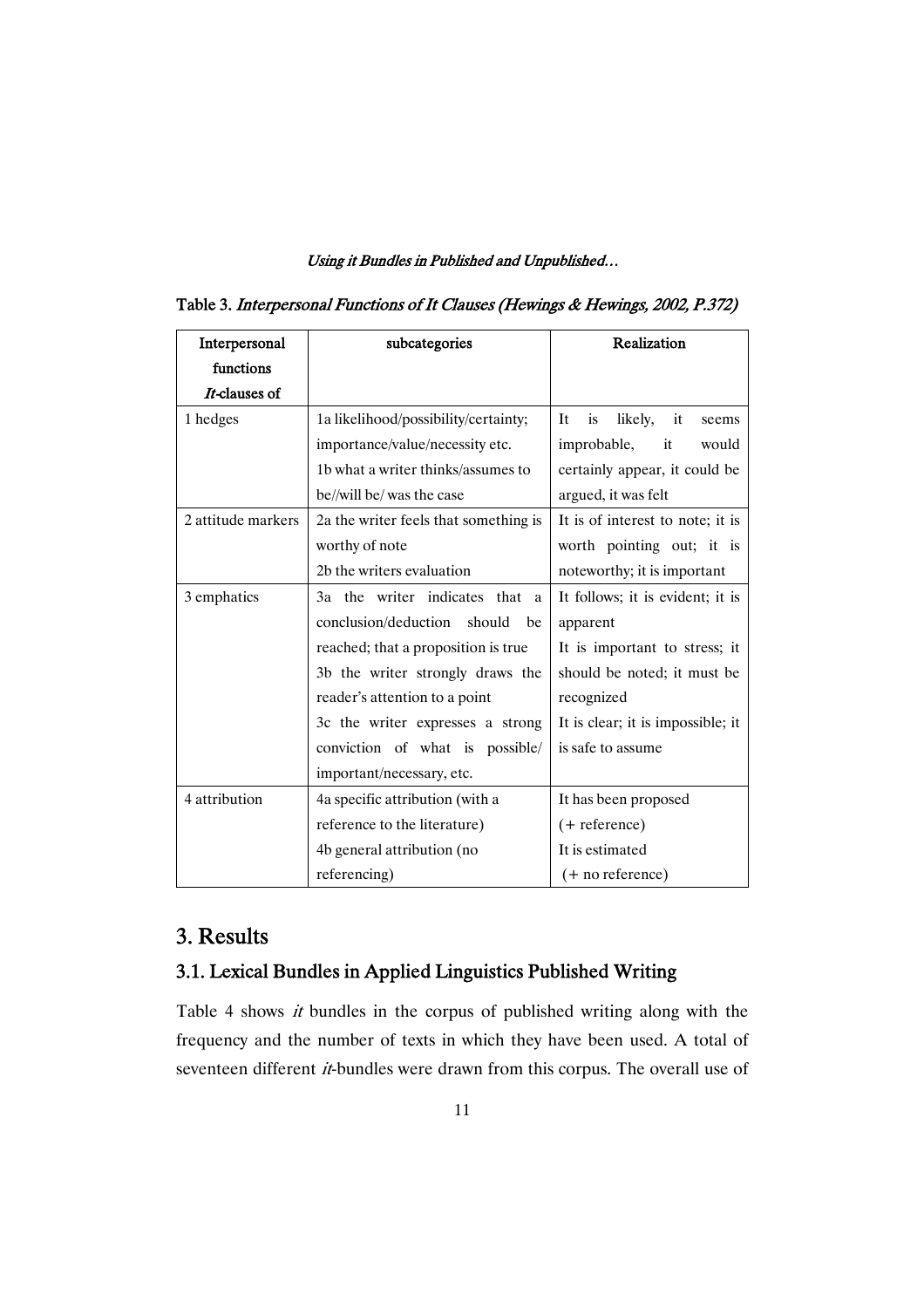these bundles was 449, tantamount to 0/036% of the whole corpus. In terms of function, this corpus capitalized maximally on attitude markers (43.20%) and minimally on the attribution markers (3.80%) (See table 5). Some of the most frequent it-bundles were: it is important to (88 times), it should be noted (40 times), it is possible that  $(38 \text{ times})$ , and it is difficult to  $(36 \text{ times})$ . A large number of it bundles in this corpus had also the pattern of  $it +V be + adjective$  $+$  that/to. It also seemed that the use of such bundles by published writers in applied linguistics helped writers to encode different interpersonal meanings.

| <b>Lexical bundles</b> | Frequency | Number of texts |
|------------------------|-----------|-----------------|
| it is important to     | 88        | 58              |
| it should be noted     | 40        | 32              |
| it is possible that    | 38        | 23              |
| it is difficult to     | 36        | 31              |
| it is necessary to     | 34        | 29              |
| it is clear that       | 33        | 26              |
| it is possible to      | 25        | 22              |
| it is interesting to   | 25        | 18              |
| it was found that      | 19        | 15              |
| it is important that   | 17        | 15              |
| it can be seen         | 17        | 11              |
| it is hoped that       | 14        | 12              |
| it is not clear        | 14        | 11              |
| it is suggested that   | 14        | 10              |
| it could be argued     | 12        | 12              |
| it may be that         | 12        | 8               |
| it seems that the      | 11        | 10              |

Table 4. Anticipatory It Lexical Bundles Applied Linguistics Published Writing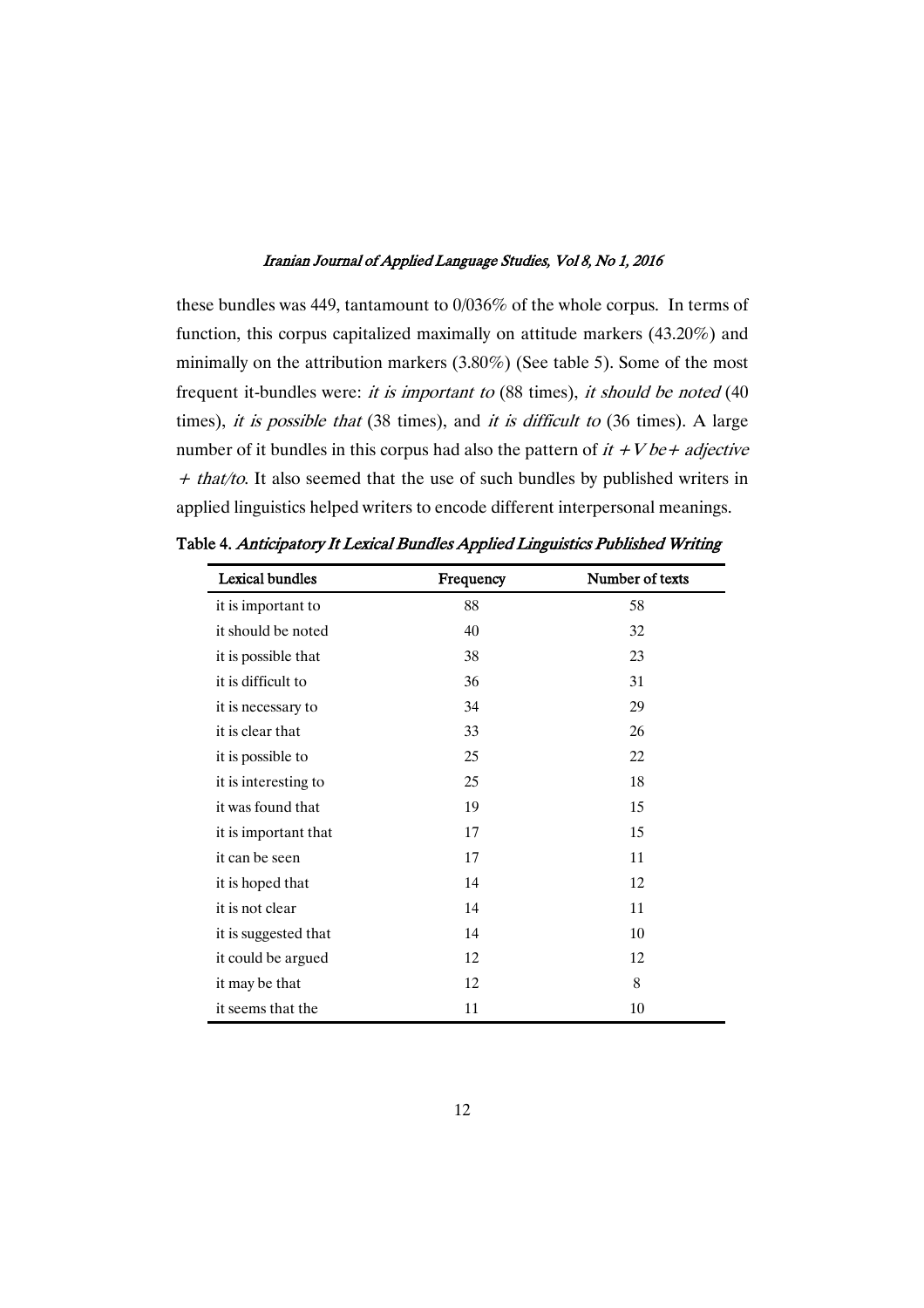The following examples from this corpus can show the use of some of such bundles by published writers:

As a result of these experiences, *it is possible that* these students retrospectively constructed the mainstream basic writing section as being "for American students" and assumed that such an environment would have been more stressful for them than the multilingual one.

It may be that students in the sciences, all PhD students in our case, focused more on the explicit goals of the courses, which answer an urgent need to publish.

It is important to emphasize in this section that although the majority of the words that remind us of a non-Spanish spelling are grouped among those which form their plural by adding the suffix -s, we have found two examples of zero plural morpheme: Bluetooth and reflex.

By way of final comment, it is interesting to note that the results of the study are compatible with a view of language learning that distinguishes the acquisition processes involved in the development of implicit L2 knowledge ….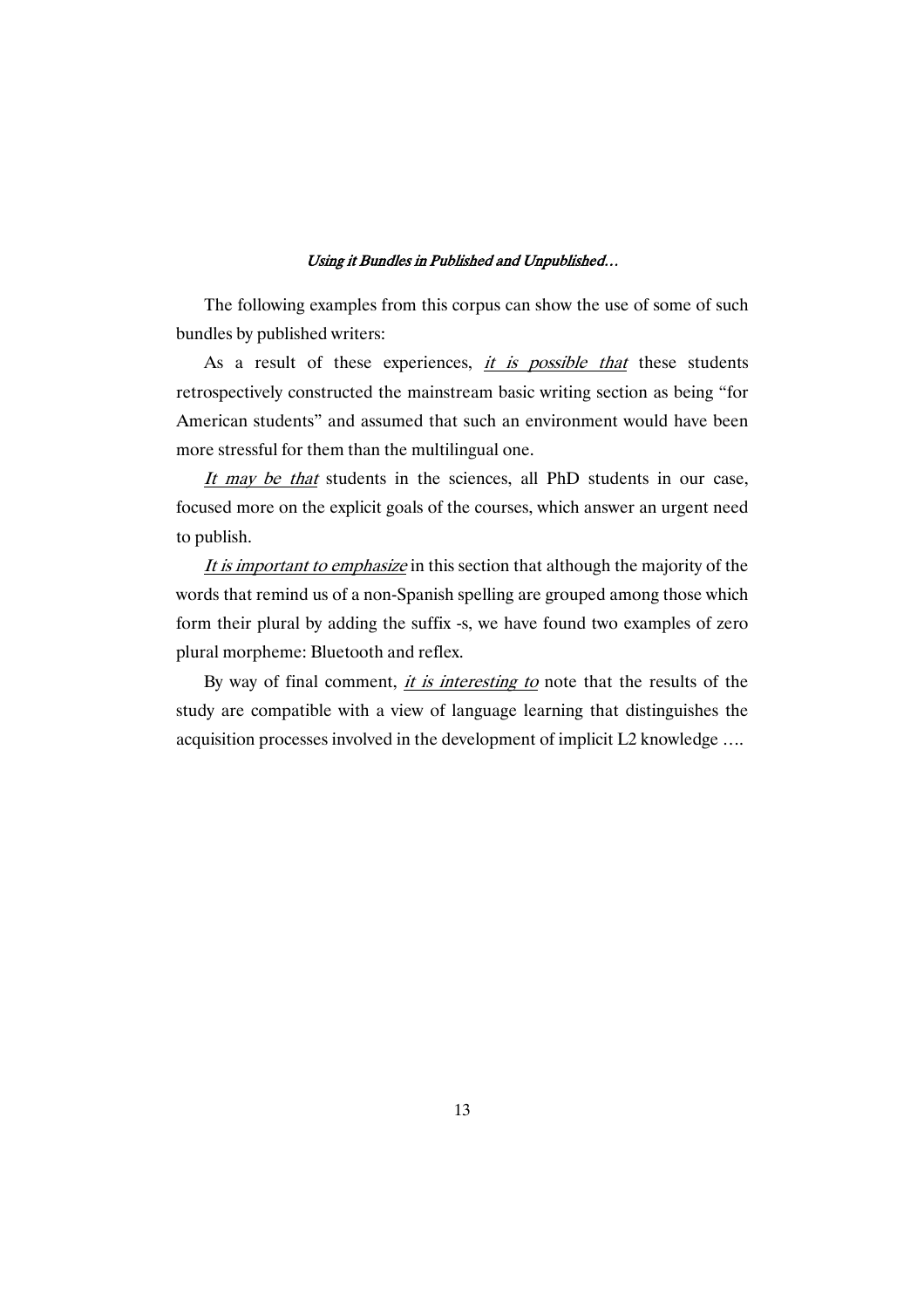Table 5. Overall Functional Description of it-Bundles in Applied Linguistics Published Writing

| Subcategories                                                       | Number         |                  | Frequency Percentage % |
|---------------------------------------------------------------------|----------------|------------------|------------------------|
| Hedges:                                                             |                |                  |                        |
| <b>la</b> likelihood/possibility/certainty;                         | $\overline{c}$ | 63               | 14.03                  |
| Importance/value/necessity etc.                                     |                |                  |                        |
| 1 <i>b</i> what a writer thinks/assumes to be//will be/ was the     | 3              | 35               | 7.79                   |
| case                                                                |                |                  |                        |
| Attitude markers:                                                   |                |                  |                        |
| $2a$ the writer feels that something is worthy of note              | $\Omega$       | $\theta$         | $\overline{0}$         |
| $2b$ the writers evaluation                                         | 6              | 194              | 43.20                  |
| Emphatics:                                                          |                |                  |                        |
| $\frac{3a}{3}$ the writer indicates that a conclusion/deduction     | $\theta$       | $\boldsymbol{0}$ | $\boldsymbol{0}$       |
| should be reached; that a proposition is true                       |                |                  |                        |
| 3b the writer strongly draws the reader's attention to a            | $\mathbf{1}$   | 40               | 8.90                   |
| point                                                               |                |                  |                        |
| $\frac{3c}{3c}$ the writer expresses a strong conviction of what is | 2              | 67               | 14.92                  |
| possible/important/necessary, etc.                                  |                |                  |                        |
| Attribution:                                                        |                |                  |                        |
| 4a specific attribution (with a reference to the                    | $\mathbf{1}$   | 17               | 3.78                   |
| literature)                                                         |                |                  |                        |
| $\frac{4b}{2}$ general attribution (no referencing)                 | $\overline{0}$ | $\overline{0}$   | $\overline{0}$         |
| Epistemic:                                                          |                |                  |                        |
| 5a Certain                                                          | $\theta$       | $\theta$         | $\boldsymbol{0}$       |
| 5b uncertain                                                        | $\mathbf{1}$   | 14               | 3.11                   |
| <b>5</b> c impersonal                                               | $\mathbf{1}$   | 19               | 4.23                   |
| Total                                                               | 17             | 449              | 100                    |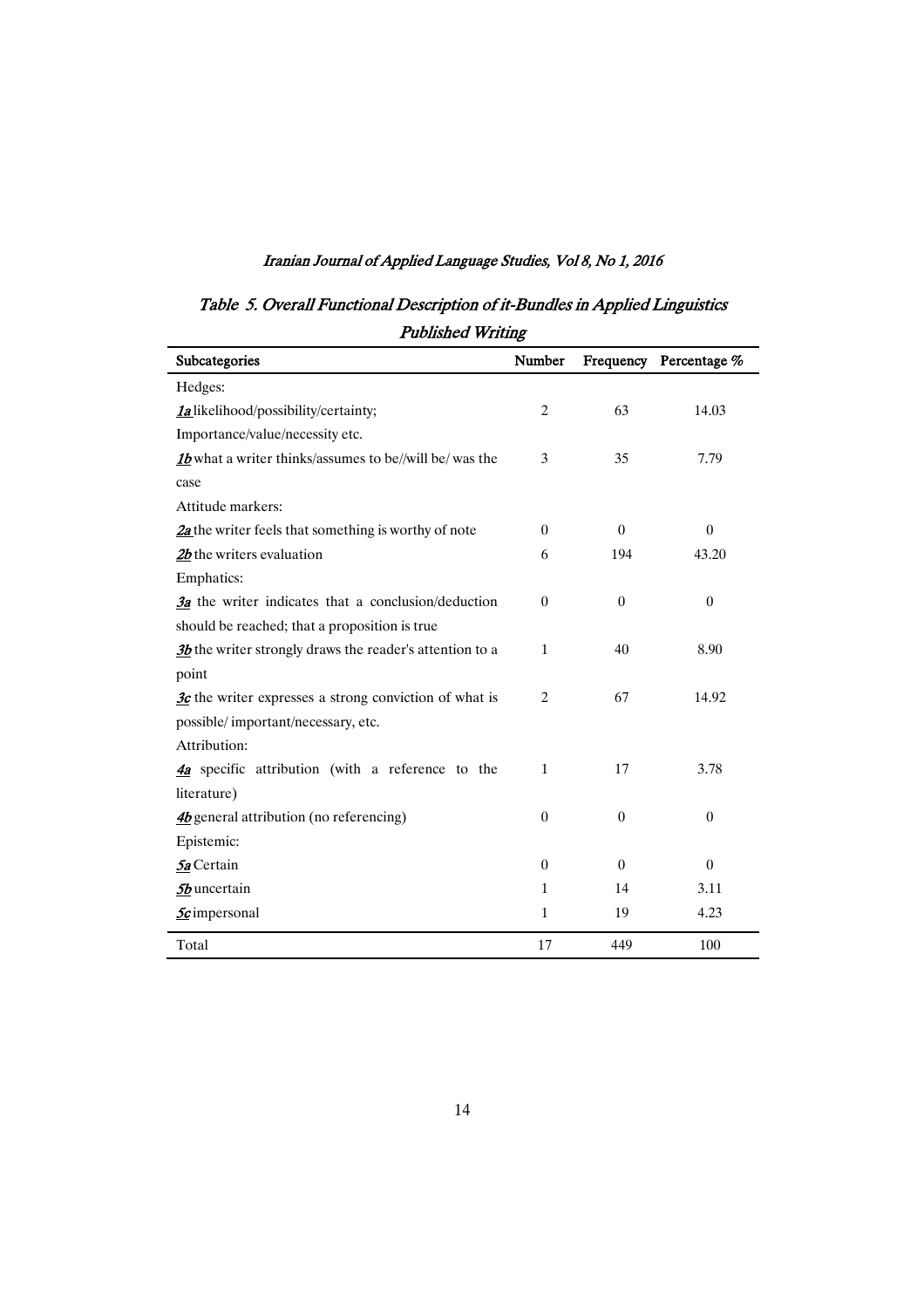## 3.2. Lexical Bundles in Applied Linguistics Unpublished Writing

As shown in table 6, there were again seventeen different anticipatory it bundles in the corpus of postgraduate writing: it was found that, it is important to, and it should be noted were some of the more frequent lexical bundles used by postgraduate students. The overall frequency of all it-bundles in this corpus was 354, covering 0.038% of the whole corpus. However, the frequency in this corpus was lower than that of applied linguistics published writing (0/036%). Interestingly, however, there were some bundles in this corpus (i.e., it should be mentioned, it was revealed that, and it is assumed that) that were just used in postgraduate writing, not published writing.

| <b>Lexical bundles</b> | Frequency | Number of texts |
|------------------------|-----------|-----------------|
| it was found that      | 42        | 13              |
| it is important to     | 38        | 17              |
| it should be noted     | 28        | 16              |
| it can be concluded    | 26        | 13              |
| it seems that the      | 24        | 13              |
| it should be mentioned | 22        | 11              |
| it is possible to      | 20        | 11              |
| it is believed that    | 19        | 11              |
| it is difficult to     | 18        | 13              |
| it is necessary to     | 18        | 13              |
| it was revealed that   | 18        | 6               |
| it is assumed that     | 17        | 11              |
| it is not clear        | 14        | 12              |
| it is possible that    | 14        | 10              |
| it is clear that       | 12        | 10              |
| it can be seen         | 12        | 8               |
| it is obvious that     | 12        | 8               |

Table 6. it Lexical Bundles in Applied Linguistics Unpublished Writing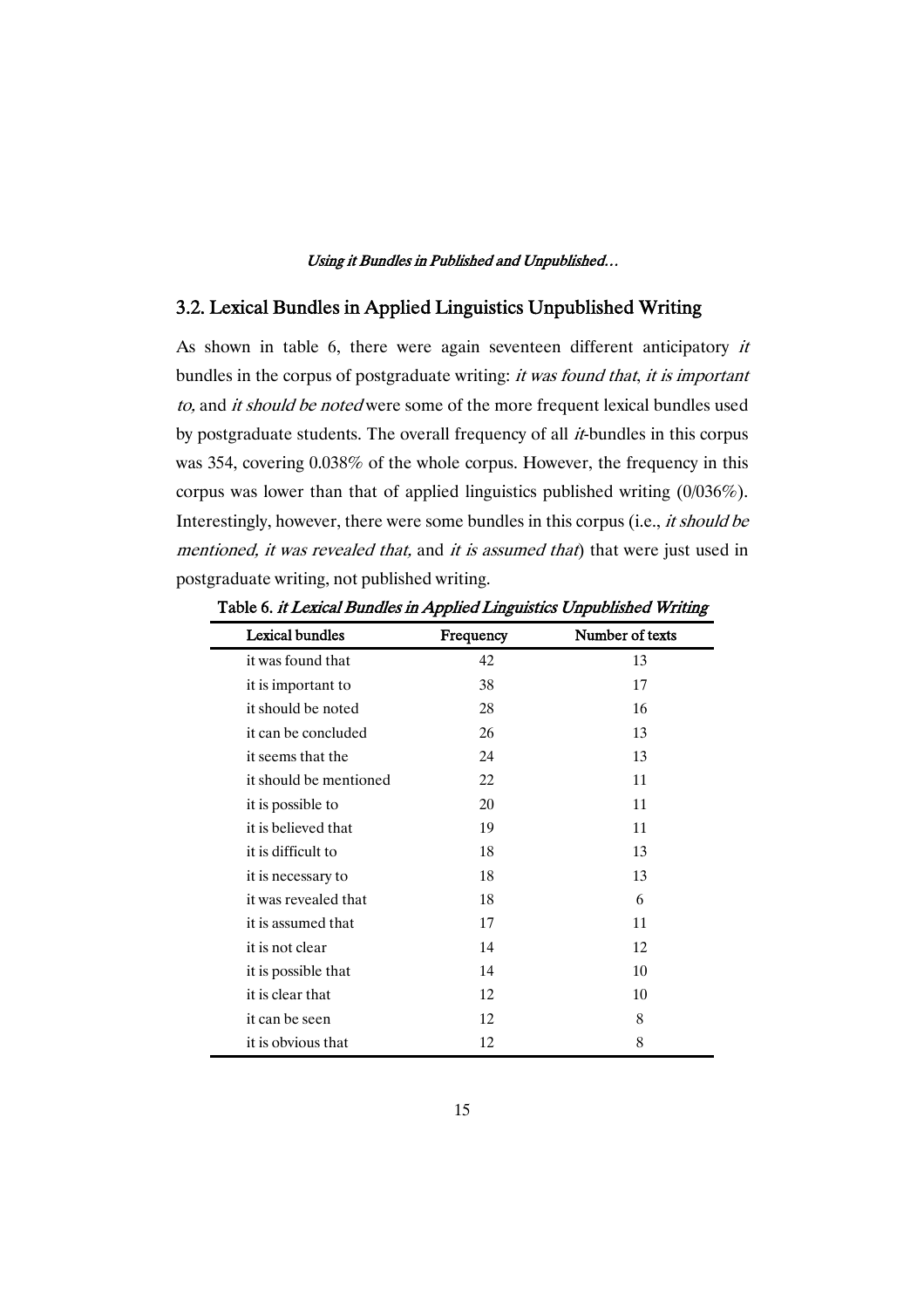Functional analysis also showed that unpublished writers, like published counterparts, were able to employ lexical bundles in the discourse to serve a wide variety of different functions (see table 7). As can be seen, among the five categories, 34.45% of all it-bundles were devoted to those bundles expressing epistemic meanings. Emphatics were the second group of bundles in terms of the occurrence covering around 26% of all it-bundles, with attitude markers (19.77%) and hedges (16.37) being the next. And finally, the category of attribution was found to be in the last rank with a portion of 3.38%. The following examples can show some of these different uses:

In general, *it seems that the* newspapers encode and reinforce asymmetries between EU and Iran in their representation, in the context of west-dominated international politics.

it is possible to speculate the meaning of unknown words when 95 percent of the words in the text are familiar to the reader.

Thus, when authors use expressions such as my purpose for you in this chapter is to, *it is important to* note that, perhaps, and surprisingly, they are using meta-discourse.

it is not clear that this is due to their sharing a memory representation, as there is a great deal of debate over how bilingual memory is organized.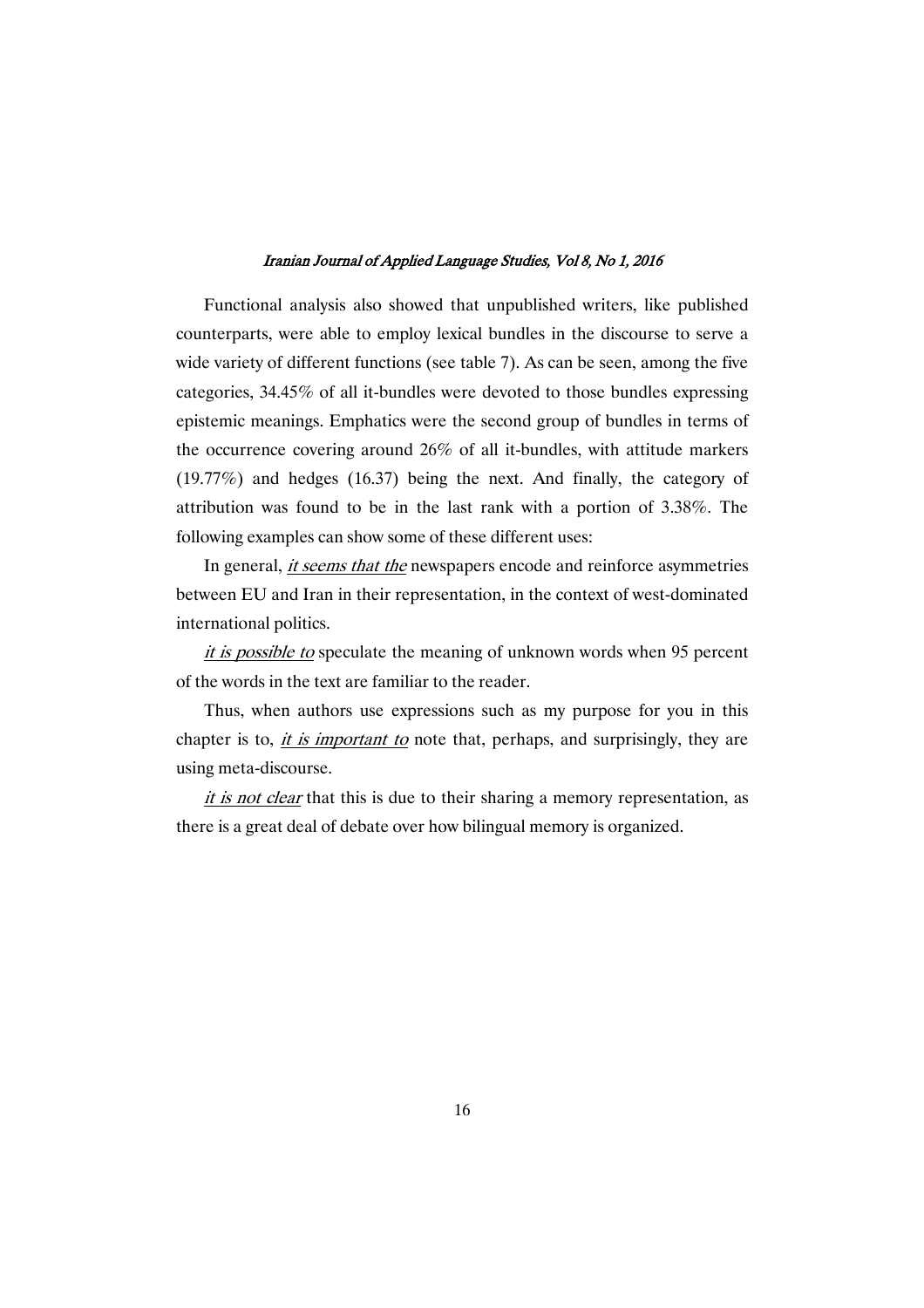Table 7. Overall Functional Description of it-Bundles in Applied Linguistics Unpublished Writing

| Subcategories                                             | number           | frequency        | Percentage %     |
|-----------------------------------------------------------|------------------|------------------|------------------|
| Hedges:                                                   |                  |                  |                  |
| 1a likelihood/possibility/certainty;                      | $\overline{2}$   | 34               | 9.60             |
| importance/value/necessity etc.                           |                  |                  |                  |
| 1b what a writer thinks/assumes to be//will be/           | $\mathbf{1}$     | 24               | 6.77             |
| was the case                                              |                  |                  |                  |
| Attitude markers:                                         |                  |                  |                  |
| $2a$ the writer feels that something is worthy of         | $\overline{0}$   | $\boldsymbol{0}$ | $\boldsymbol{0}$ |
| note                                                      |                  |                  |                  |
| $2b$ the writers evaluation                               | 3                | 70               | 19.77            |
| <b>Emphatics:</b>                                         |                  |                  |                  |
| writer<br>indicates<br>the<br>$\frac{3a}{2}$<br>that<br>a | $\overline{0}$   | $\boldsymbol{0}$ | $\boldsymbol{0}$ |
| conclusion/deduction should be reached; that              |                  |                  |                  |
| a proposition is true                                     |                  |                  |                  |
| 3b the writer strongly draws the reader's                 | $\mathfrak{2}$   | 50               | 14.12            |
| attention to a point                                      |                  |                  |                  |
| $3c$ the writer expresses a strong conviction of          | 3                | 42               | 11.86            |
| what is possible/important/necessary, etc.                |                  |                  |                  |
| Attribution:                                              |                  |                  |                  |
| 4a specific attribution (with a reference to the          | $\mathbf{1}$     | 12               | 3.38             |
| literature)                                               |                  |                  |                  |
| 4b general attribution (no referencing)                   | $\boldsymbol{0}$ | $\boldsymbol{0}$ | $\boldsymbol{0}$ |
| Epistemic:                                                |                  |                  |                  |
| 5a Certain                                                | $\overline{2}$   | 37               | 10.45            |
| 5b uncertain                                              | $\overline{c}$   | 43               | 12.14            |
| <b>5c</b> impersonal                                      | $\mathbf{1}$     | 42               | 11.86            |
| Total                                                     | 17               | 354              | 100              |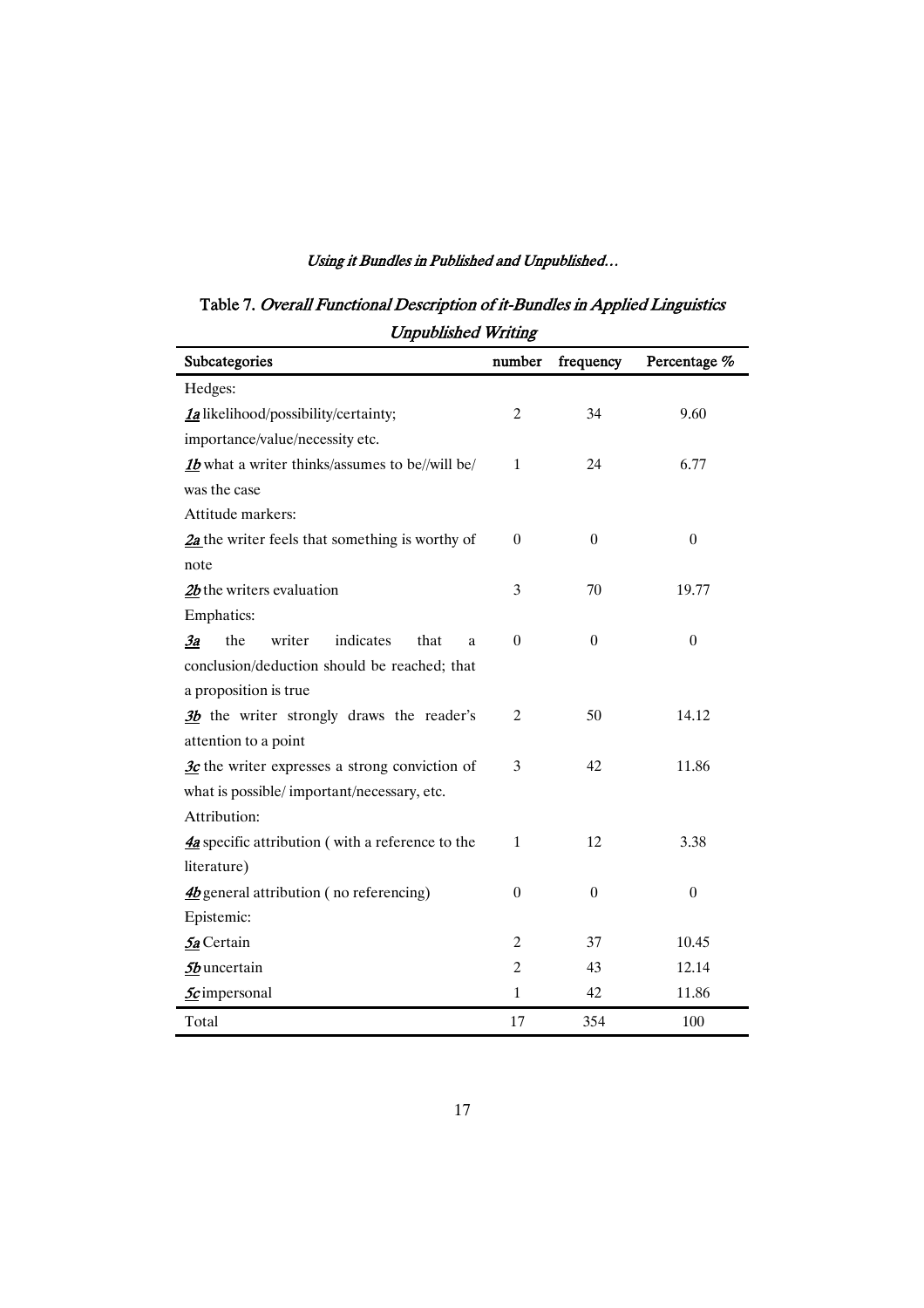## 3.3.Comparisons

## 3.3.1. Comparisons in Terms of Variety and Frequency of Bundles

Probably, the most important finding of this study was related to the similarity between the two corpora under investigation in terms of the variety of itbundles employed. Although the number of texts used in the corpus of applied linguistics articles was six times more than that of postgraduate writing, these two corpora were very similar in terms of the number of different bundles used. In terms of the variety of shared it-bundles, out of seventeen (17) bundles used in applied linguistics research articles, fifty-three percent were used in the other corpus. Table 8 shows shared it-bundles in the two corpora. The results obtained also showed that it-bundles were used quite frequently both in applied linguistics published and unpublished writing (368, and 386, respectively) as can be seen in table 9.

| <b>Lexical bundles</b> | Frequencies in ALRAs/ ALPGs |
|------------------------|-----------------------------|
| it can be seen         | 17/12                       |
| it is possible to      | 25/20                       |
| it was found that      | 19/42                       |
| it should be noted     | 40/28                       |
| it is important to     | 88/38                       |
| it is clear that       | 33/12                       |
| it is necessary to     | 34/18                       |
| it is difficult to     | 38/18                       |
| it is possible that    | 38/14                       |
| Total                  | 330/202                     |

Table 8. Shared it-Bundles in the Two Corpora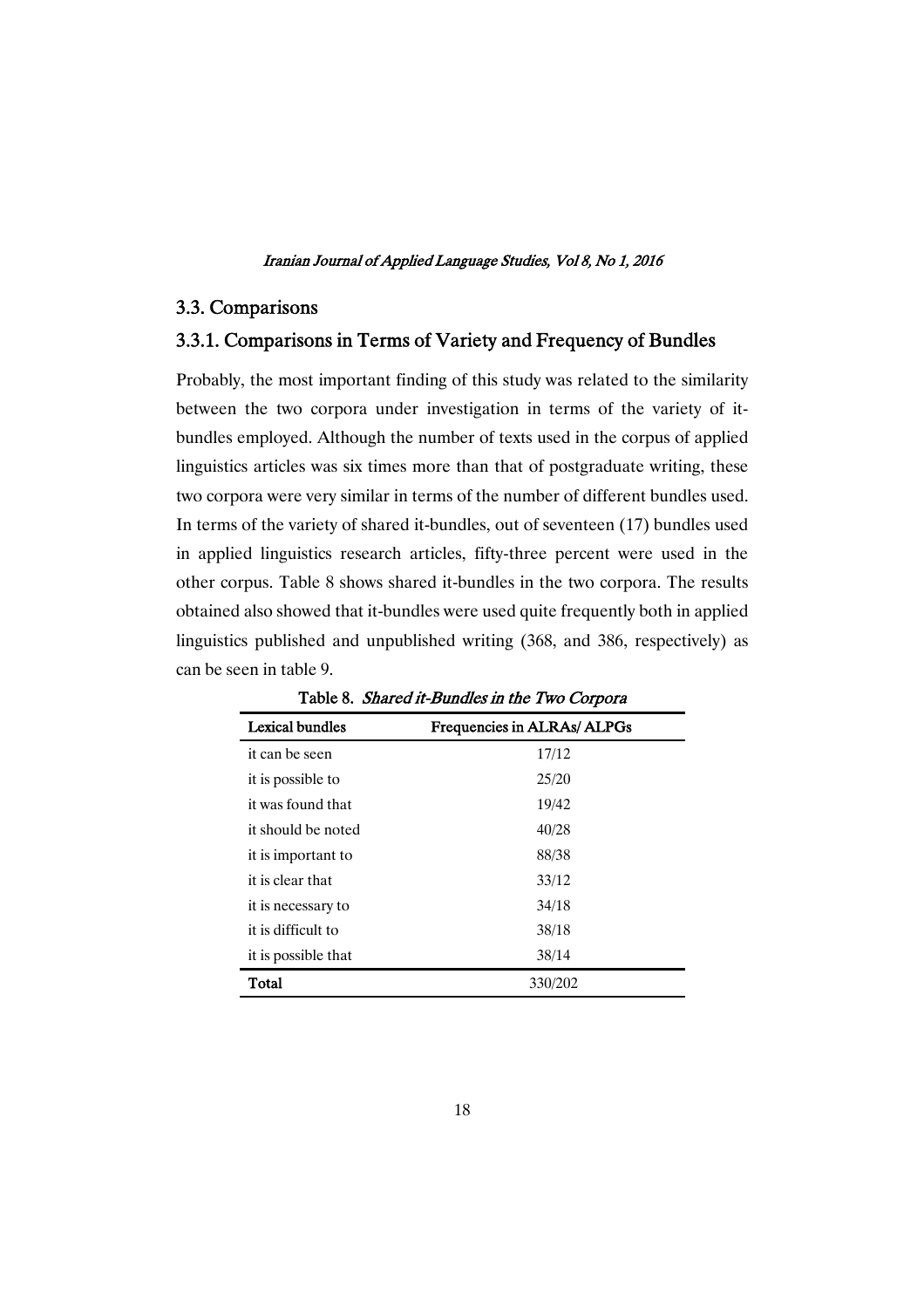| Genres            | <b>ALRAs</b> | <b>ALPGs</b> |
|-------------------|--------------|--------------|
| Number of bundles | 17           | 17           |
| Actual frequency  | 449          | 354          |
| Per million       | 368          | 386          |

Table 9. Variety and Overall Use of it-Bundles in the Two Corpora

## 3.4.2. Comparisons in Terms of Functions of Bundles

In terms of generic differences in the variety of bundles used in each major functional category, it was found that the variety of it-bundles serving as hedges and attitude markers in applied linguistics published writing was more than that of unpublished writing. While in the case of emphatics and attributions, there was no significant difference, for epistemic meanings, it was the unpublished writing that made a considerably heavier use.

| Categories         | Number of bundles | Frequency (normalized) | Percentage % |
|--------------------|-------------------|------------------------|--------------|
| Hedges             | 5/3               | 80/64                  | 21.73/16.58  |
| Attitude markers   | 6/3               | 159/76                 | 43.20/19.68  |
| <b>Emphatics</b>   | 3/5               | 88/101                 | 23.91/26.16  |
| <b>Attribution</b> | 1/1               | 14/13                  | 3.80/3.36    |
| Epistemic          | 2/5               | 27/132                 | 7.33/34.19   |
| Total              | 17/17             | 368/386                | 100/100      |

Table10. Functional Comparison of it-Bundles in the Two Corpora (Applied Linguistics Published Writing, Unpublished Writing)

There were attitude markers (i.e., *it is interesting to, it is important that,* and *it is hoped that*) that were only used by published writers in applied linguistics. Especially important was the higher frequency of it is important to in the corpus of published writing. It is difficult to be another bundle which was also used more heavily by applied linguistics published writers. Interestingly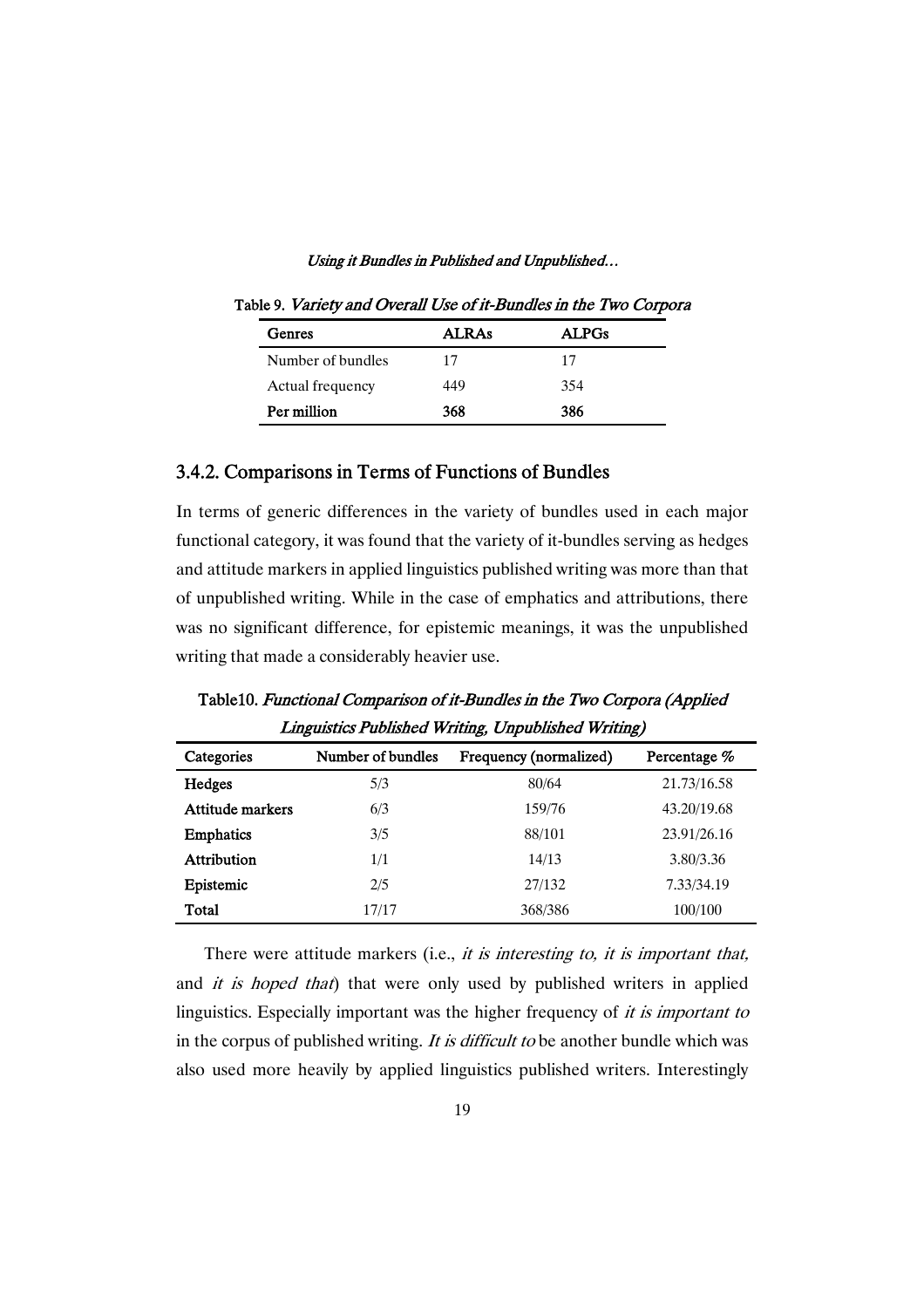and in contrast to findings of some previous studies (e.g., Hyland, 2008a, 2008b, Cortes, 2004), postgraduate students, as unpublished writers, who might not have established themselves as members of their disciplinary communities, were found to be confident in using those stretches that involved making emphasis. This, unlike the findings of the previous research (e.g., Hyland, 2008a), showed that postgraduate students could express their attitudinal meaning in a relatively straightforward manner.

## 4.Discussion

Relatively frequent use of *it* bundles in unpublished writing could be taken as an important finding in this study in spite of the previous research (e.g., Cortes, 2004) showing that students tended to rely less on bundles in the development of their discourses. The analysis of the corpus of unpublished writing showed that the number of different lexical bundles used by students in their writing was almost as many as those used by published writers. It seemed that students, both at the master's and doctoral levels, tended to use it lexical bundles for a wide variety of discursive functions.

Students' relatively frequent use of *it* bundles could be due to the fact that they had already been exposed to such word-sequences several times in their prior readings of applied linguistics published literature. There is almost no doubt that postgraduate students have repeatedly observed different lexical bundles in different research articles they may have studied for doing and writing their own research. Furthermore, given that  $it$  lexical bundles are very pervasive in university written language (Biber at al., 1999; Biber & Barbieri, 2007) and they may have a formulaic status (Wray, 2000), the acquisition of such word combinations may not confront students with a very difficult task,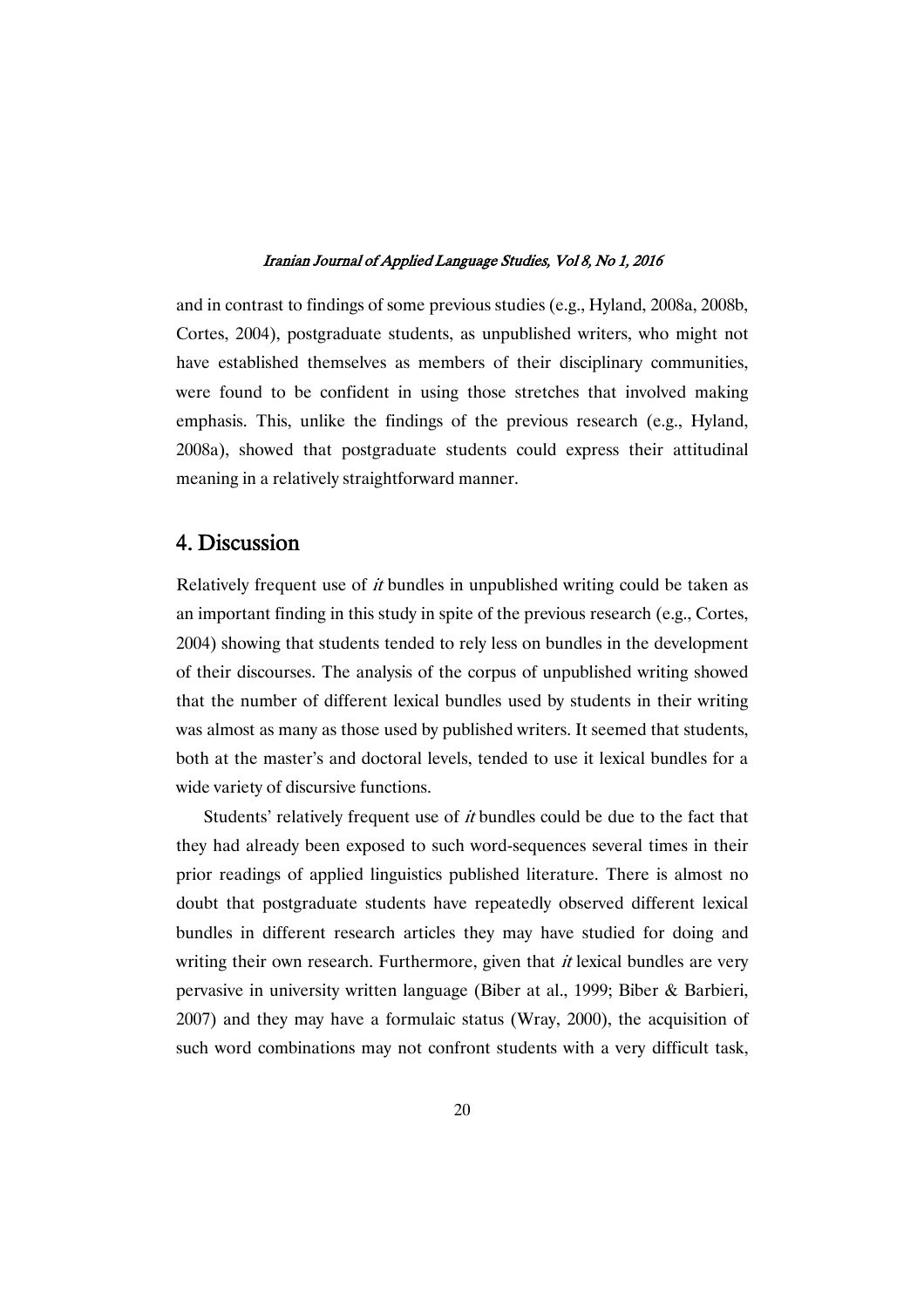especially for students at master's and doctoral levels who have a high language proficiency.

Probably also, lexical bundles are retrieved and stored whole from memory through holistic rather than analytical processes (Conklin & Schmitt, 2008) and therefore, postgraduate students may have little if any difficulty not only in understanding but also in producing  $it$  bundles. There may be a processing advantage in the use of bundles as some formulaic sequences have been shown to be easier to use (Conklin & Schmitt, 2008). It can also be postulated that lexical bundles can act as handy short-cuts or frames (Biber & Barbieri, 2007) through which writers can scaffold their propositional meanings with a relative ease. However, automatic acquisition of all lexical bundles may not always occur as this study also showed that there were it bundles in applied linguistics published writing on which students did not draw quite frequently. These word sequences are not idiomatic in meaning and hence they may be easy to understand, but they do not seem to be marked and perceptually salient. Consequently, there may still be a need to incorporate them in L2 syllabus or EAP (English for academic purposes) courses for an increased pedagogical focus. This can be especially helpful for those who need to understand and use bundles in their future target genres (Hyland, 2008b).

One other explanation that may provide a partial account for the frequent use of *it* bundles in unpublished writing could be provided by referring to a notion of limited vs. extended discourses. Unlike published writing, which is an academic genre characterized by compactness of information, less repetition and redundancy, and limitations in space, theses and dissertations are extended discourses which allow student writers to express themselves, evaluate the subject matter and engage with readers (Hyland, 2008b). As Hyland (2008b) holds, theses carry a strong burden of assessment and postgraduate students go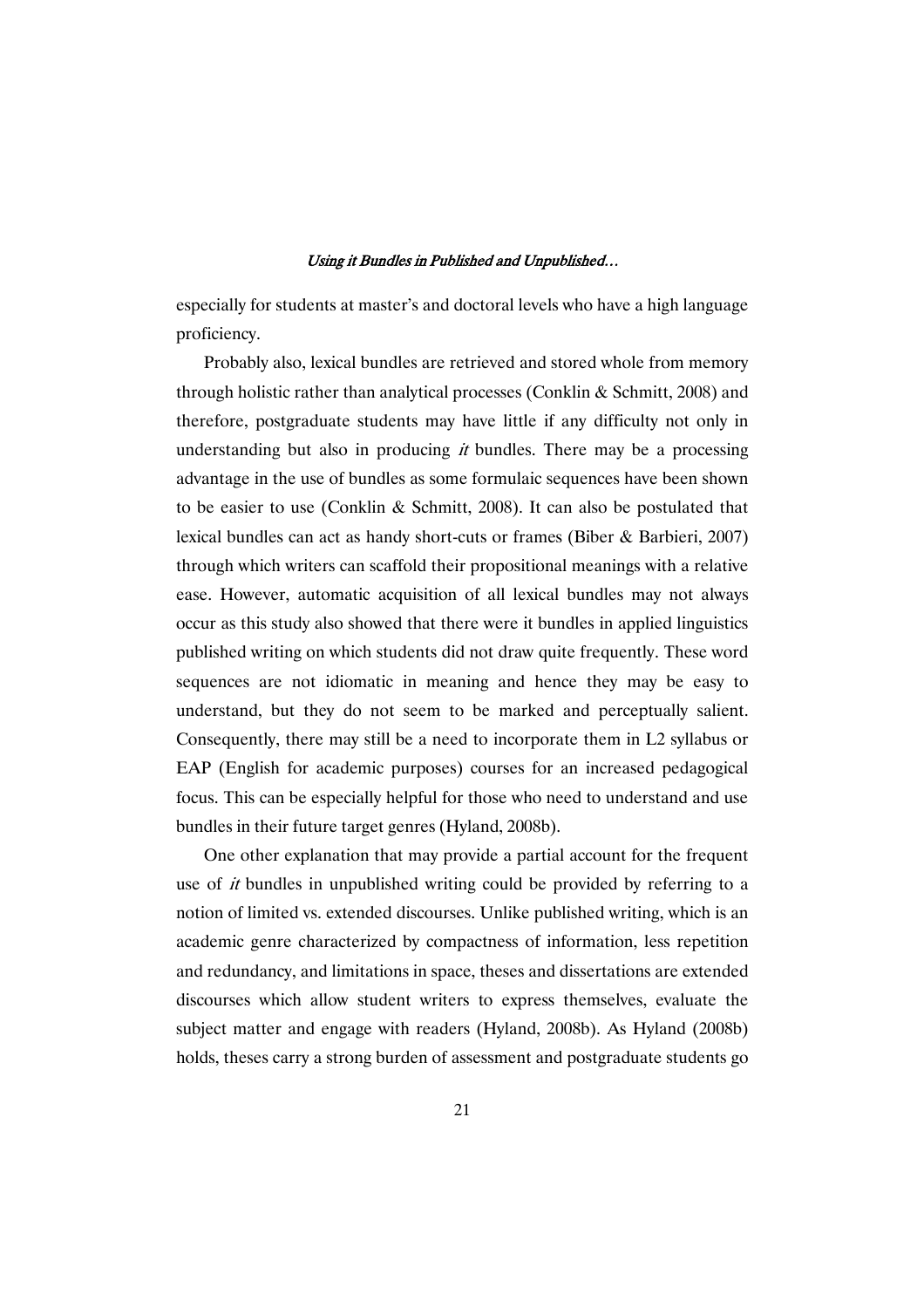through lots of pains to show their knowledge, familiarity with research procedures, and adherence to disciplinary accepted practices with as much recycling, explanation, persuasion, and expansion of their ideas as possible. While too much use of formulaic expressions in general and lexical bundles in particular by students could be partly akin to repetitiveness and at times verboseness, especially by L2 users, in most cases, these multi-word sequences served important functions in high-stake student genres like master theses and doctoral dissertations.

# 5.Conclusion

In spite of one decade research on lexical bundles, much still remains to be explored about this group of word combinations which can contribute to an almost overlooked dimension of genre analysis (Hyland, 2008b). Identifying lexical bundles in other disciplines, registers, and genres, examining the formulaic status of these multi-word sequences (Biber & Barbieri, 2007) and better probing the effect of a pedagogical treatment on their acquisition could be areas worth exploring in future research.

## References

- Anthony, L. (2007). Antconc3. 2. 1: A free text analysis software. Available on line athttp://www.antlab.sci.waseda.ac.jp/.
- Biber, D. (2006). University language: <sup>A</sup> corpus-based study of spoken and written registers. Amsterdam: Benjamin.
- Biber, D, & Barbieri, F. (2007). Lexical bundles in university spoken and written registers. English for Specific Purposes, 26, 263-286.
- Biber, D, Conrad, S & Cortes, V. (2004). If you look at …: lexical bundles in university teaching and textbooks. Applied Linguistics, 25, 371–405.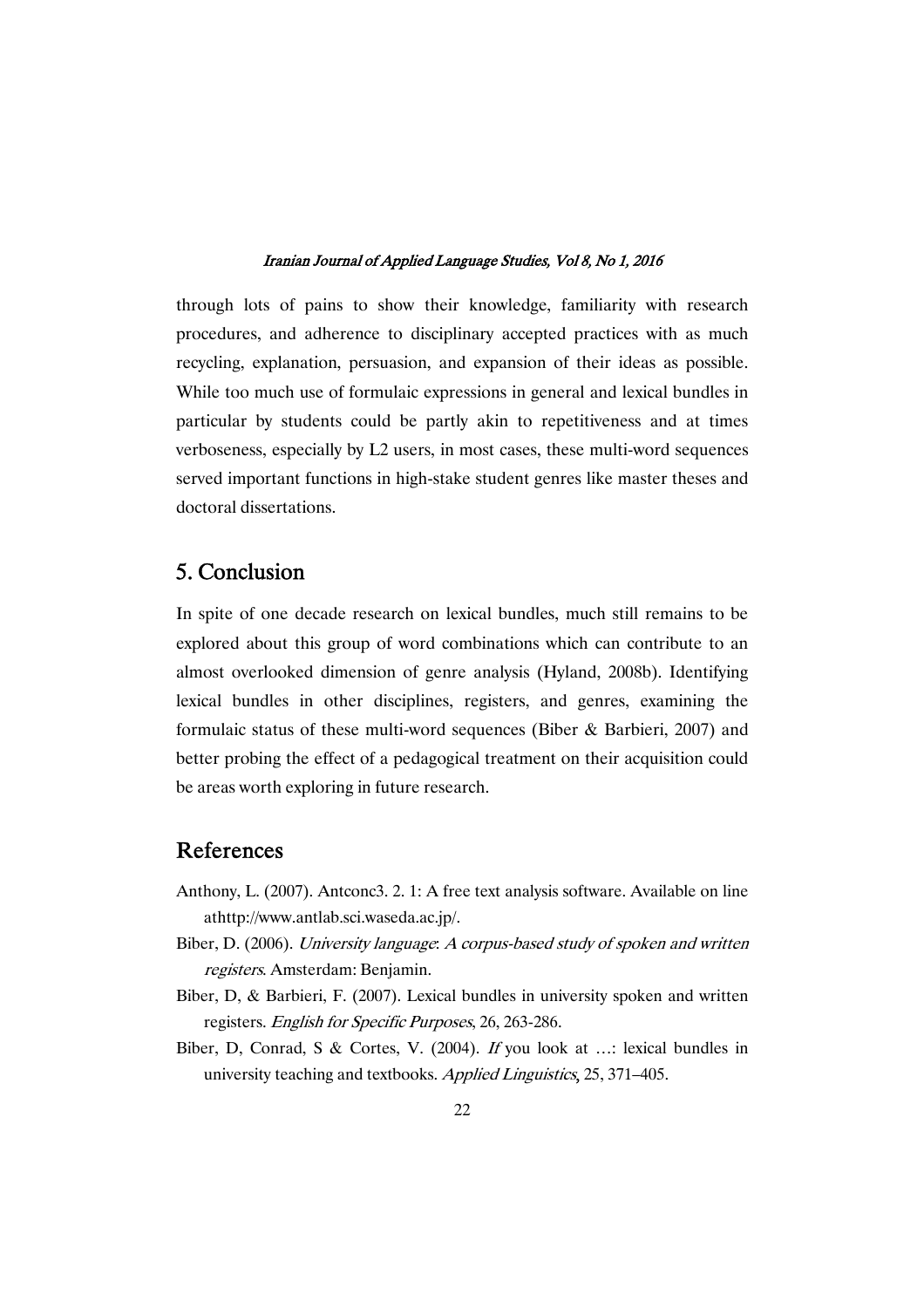- Biber, D, Johansson, S, Leech, G, Conrad S, & Finegan, E. (1999). Longman grammar of spoken and written English (p. 990). Harlow: Pearson.
- Conklin, K, & Schmitt, N. (2008). Formulaic Sequences: Are They Processed More Quickly than Nonformulaic Language by Native and Nonnative Speakers? Applied linguistics, 29(1), 72-89.
- Cortes, V. (2002). Lexical bundles in academic writing in history and biology. Unpublished Doctoral dissertation: Northern Arizona University, Arizona.
- Cortes, V. (2004). Lexical bundles in published and student disciplinary writing: Examples from history and biology. English for Specific Purposes, 23, 397–423.
- Gibbs R, Bogadanovich J, Sykes J, Barr D. (1997). Metaphor in idiom comprehension. Journal of Memory and Language, 37, 141-154.
- Hewings, M. & Hewings, A. (2002). "it is interesting to note that…..": A comparative study of anticipatory 'it' in student and published writing. English for Specific Purposes, <sup>2</sup>1, 367-383.
- Hyland, K. (2000). Disciplinary discourses: Social interaction in academic writing. London: Longman.
- Hyland, K. (2008a). As can be seen: Lexical bundles and disciplinary variation. English for Specific Purposes, 27(1), 4-21.
- Hyland, K. (2008b). Academic clusters: Text patterning in published and postgraduate writing. International Journal of Applied Linguistics, <sup>18</sup> (1), 41- 62.
- Jacobs, R.A. (1995). English syntax: <sup>A</sup> grammar for English language professionals. New York: Oxford University Press.
- Jalali, H. (2009). Lexical bundles in applied linguistics: Variations within <sup>a</sup> single discipline. Unpublished doctoral dissertation: Isfahan University, Isfahan.
- Jalali, H. (2013). Lexical bundles in applied linguistics: Variations across postgraduate genres. Journal of Foreign Language Teaching and Translation Studies, 2(2), 1-29.